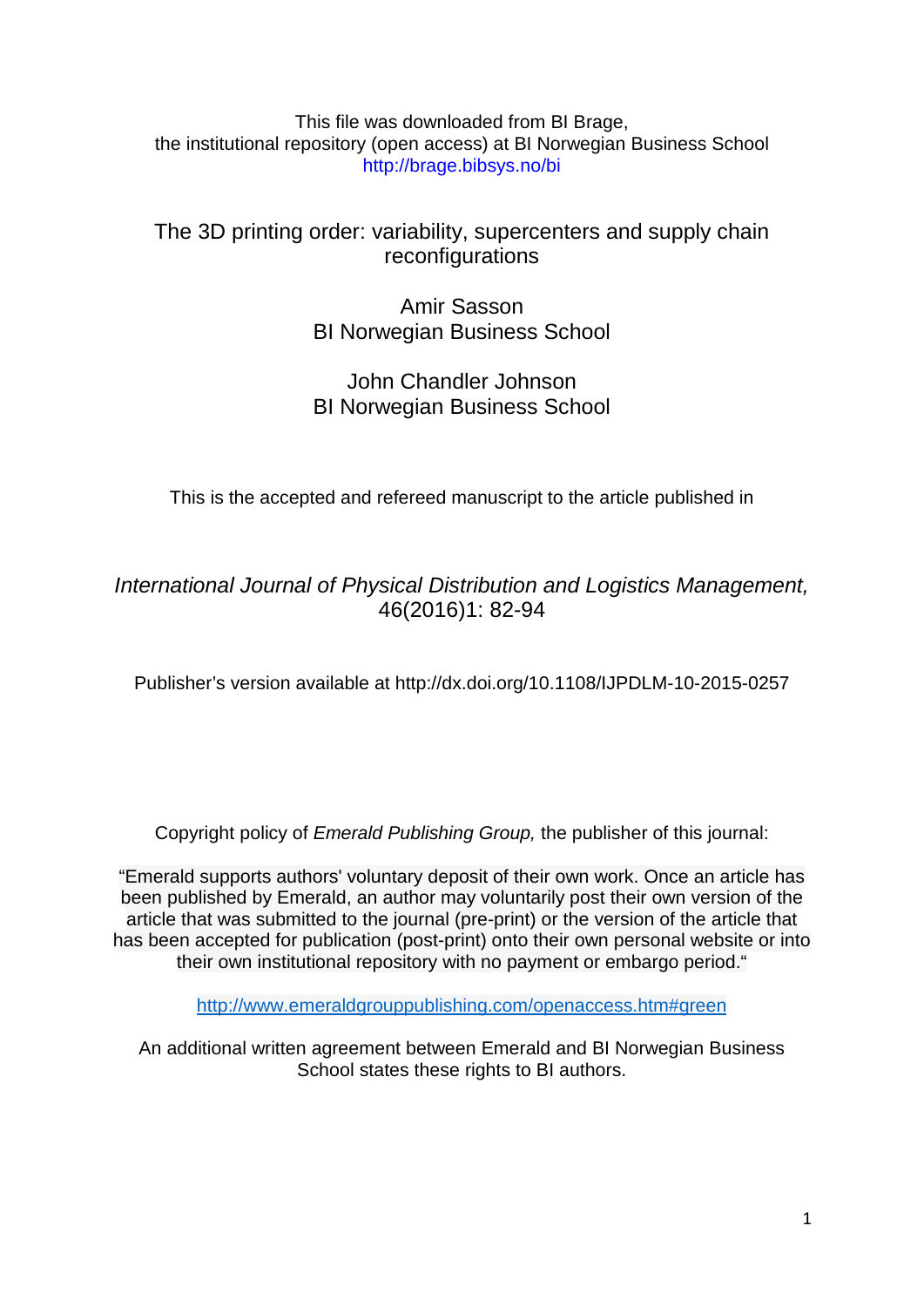## **The 3D Printing Order: Variability, Supercenters and Supply Chain Reconfigurations**

Amir Sasson Professor BI, Norwegian Business School N-0442, Oslo Norway Tel: +4746410621 [amir.sasson@bi.no](mailto:amir.sasson@bi.no)

John Chandler Johnson Assistant Professor BI, Norwegian Business School N-0442, Oslo Norway Tel: +47 46410734 [chandler.johnson@bi.no](mailto:chandler.johnson@bi.no)

## **Structured Abstract**

**Purpose:** Direct Digital Manufacturing (DDM) is conceived of as either disrupting the entire manufacturing economy or merely enabling novel production. Between these extremes, we introduce an alternative where DDM coexists with and complements traditional mass production. When multiple parts run across one manufacturing line, DDM can isolate variability associated with low volume part production and may be preferred to mass production despite being expensive. If DDM complements rather than cannibalizes mass production, this alters our understanding of who adopts DDM, the products built with DDM, and DDM's long-term supply chain implications.

**Design/methodology/approach:** This invited article explores a DDM rollout scenario and qualitatively assesses potential supply chain reconfigurations.

**Findings:** Our analysis recognizes that existing manufacturers with heterogeneous bills-ofmaterial may develop DDM capabilities to isolate disruptive, low-volume production from scalable mass production. Developing DDM competence and raw material scale advantages, these manufacturers become the locus of change in a manufacturing landscape increasingly characterized by multi-product DDM supercenters.

**Originality/Value:** Extant research largely focuses on two potential reasons for DDM adoption: cost-per-unit and time-to-delivery comparisons. We explore a third driver: DDM's capacity to isolate manufacturing variability attributable to low volume parts. Relative to the extant literature, this suggests a different DDM rollout, different adopters, and a different supply chain configuration. We identify mass manufacturing variability reduction as the mechanism through which DDM may be adopted. This adoption trajectory would eventually enable a supply chain transition in which spare parts inventory migrates from finished goods at proprietary facilities to raw materials at generalized DDM supercenters.

**Keywords**: 3D printing, economies of scale, economies of scope, direct digital manufacturing, manufacturing supercenters, long tail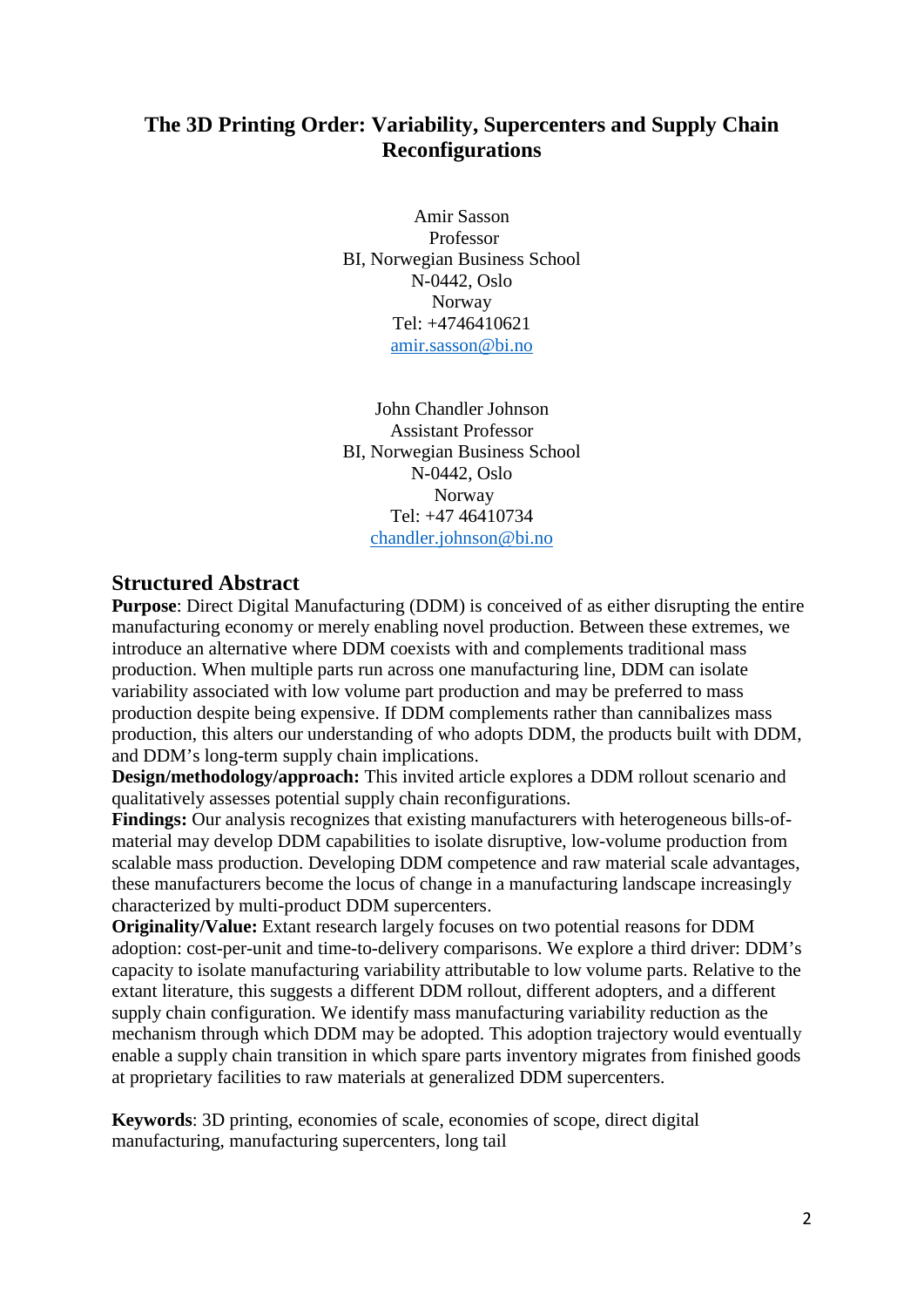## **The 3D Printing Order: Variability, Supercenters and Supply Chain Reconfigurations**

Direct Digital Manufacturing  $(DDM)^1 - 3D$  $(DDM)^1 - 3D$  $(DDM)^1 - 3D$  printing – may become a general purpose technology (Holmström & Partanen 2014) with wide-ranging implications for: supply chains (Eyers & Potter 2015; Ruffo, Tuck & Hague 2007; Holmström & Partanen 2014), market structure (Weller, Kleer & Piller 2015), sustainability (Chen et al. 2015), and production (Markillie 2012). "3D printing or additive manufacturing is a process of making three dimensional solid objects from a digital file. The creation of a 3D printed object is achieved using additive processes. In an additive process an object is created by laying down successive layers of material until the entire object is created. Each of these layers can be seen as a thinly sliced horizontal cross-section of the eventual object." [\(http://3D](http://3dprinting.com/what-is-3d-printing/)  [printingrinting.com/what-is-3d-printing/\)](http://3dprinting.com/what-is-3d-printing/) The typical sequential phases include the digital design of the product (creation, modification, copying or scanning), the additive manufacturing process (i.e. the printing) and finishing.

While 3D printing will affect the economy, perceptions of the scope and magnitude of 3D printing's implications are polarized. The popular press (Anderson 2012; Markillie 2012; Winnan 2012) optimistically conceives of 3D printing as a new "industrial revolution," a "gold rush" that will dramatically change supply chains, firm strategies, competition, and industrial geographies. In contrast, the academic literature largely confines 3D printing to specialized situations (Holmström et al. 2010; Pérès & Noyes 2006), and particular and complex products (Holmström & Partanen 2014). Technological limitations, high material costs, lack of safety and quality standards, and high energy costs (Berman 2012) further confine 3D printing applicability.

-

<span id="page-2-0"></span> $1$  Direct digital manufacturing is also commonly called 3D printing. We use both interchangeably. The literature has also used the terms "additive manufacturing" and "rapid manufacturing."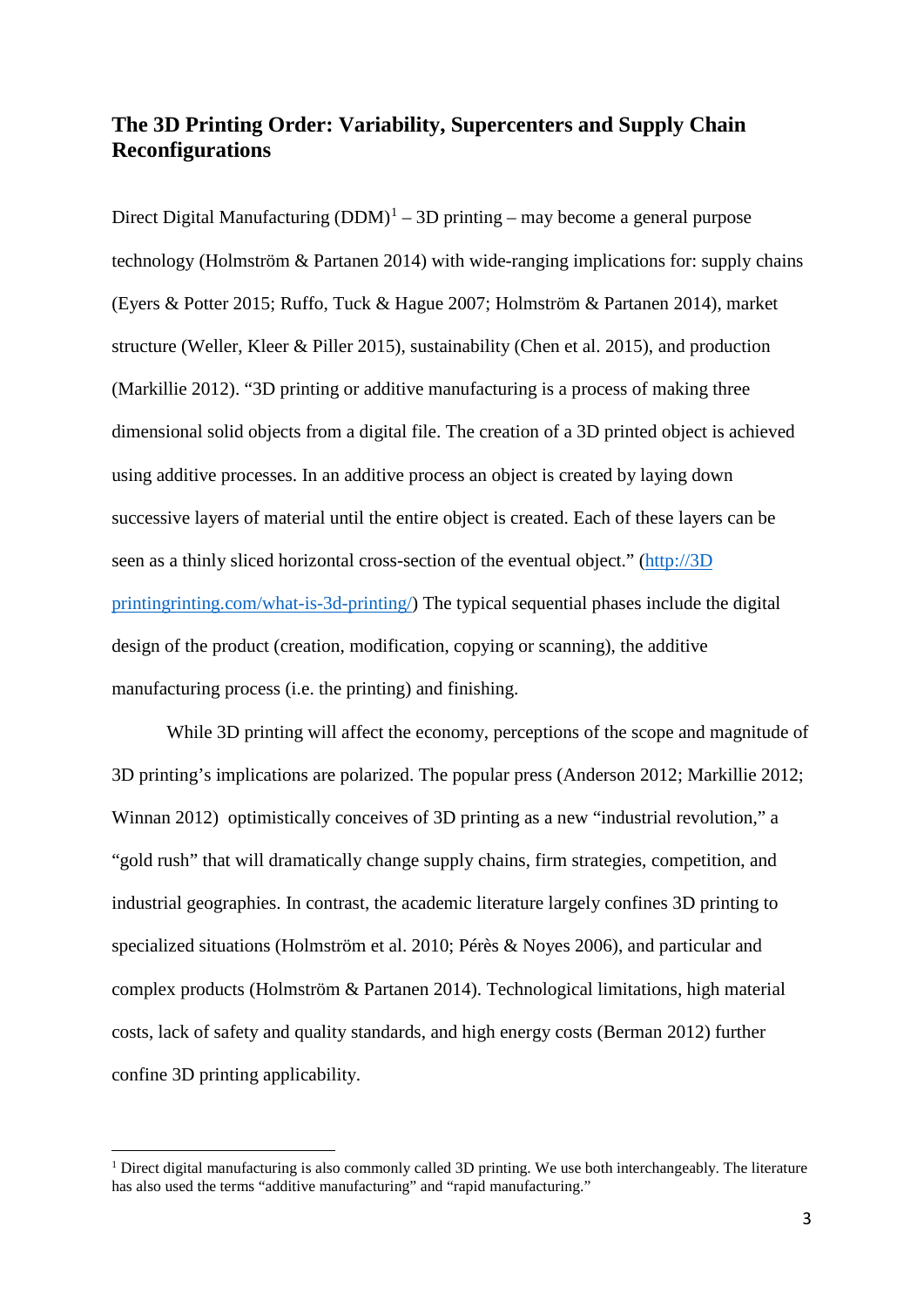We propose a middle-of-the-road scenario where manufacturers with complex billsof-material will adopt 3D printing to extract additional scale advantages from traditional manufacturing. Hence, product variability, in addition to product launch (Khajavi et al. 2015) is a pivotal antecedent for the co-location of traditional manufacturing and DDM. Demand for specialized products and demand from specialized geographies will reduce 3D printing's raw materials costs (Ruffo, Tuck & Hague 2007), and advance 3D printing technology. We propose that resulting cost reductions and quality improvements will make 3D printing viable for urgent, otherwise disruptive production in existing manufacturing facilities. Manufacturers will allocate expedite orders for low and sporadic demand parts to 3D printing, reducing setup and changeover on traditional production lines.

3D printing-adopting manufacturers will imprint early 3D printing technological development and further reduce raw material costs. These co-located manufacturers may develop their 3D printing competence as on-demand producers of a variety of products, satisfying local demand for out-of-production and long lead time parts. If they can achieve 3D printing economies of scale through raw materials and competence, this on-demand production will emerge as a new business segment where existing manufacturers hybridize OEM and contract manufacturing. Concentrated, colocated 3D printing production will lead to 3D printing supercenters – facilities that concentrate low volume, customized, and high urgency production.

This invited, conceptual paper first discusses the economic rationales for contemporary manufacturing and for 3D printing. We then propose a process where 3D printing supercenters will emerge and highlight some of the supply chain-related benefits of 3D printing supercenters. Finally, we discuss implications for supply chain practice and reconfiguration.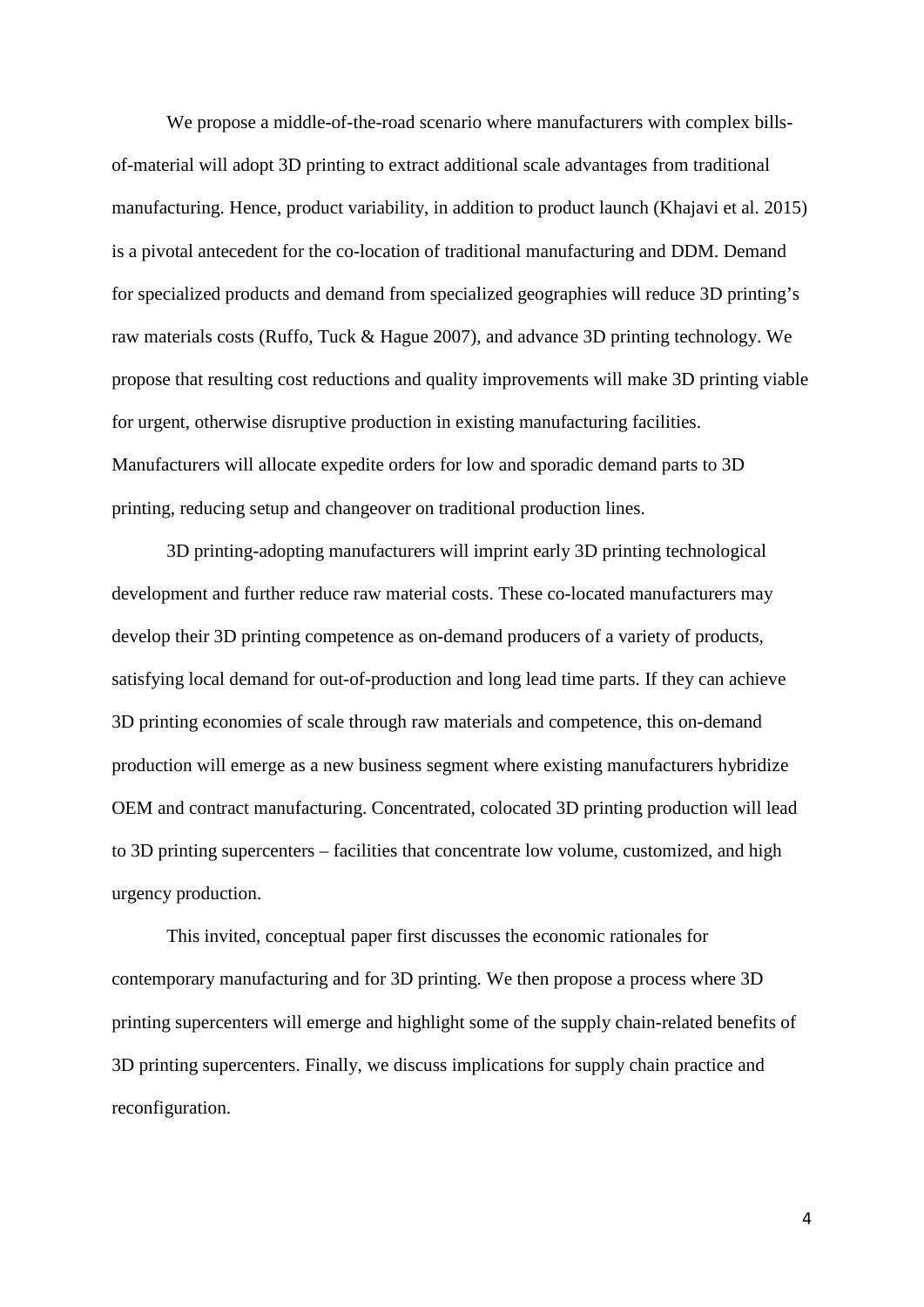### **Background**

Two fundamental processes, increasing manufacturing scale (Chandler 1962) leading to high manufacturing concentration and fine-slicing of global value chains (e.g., Buckley & Strange 2015) drove two centuries of global economic change. Characterized by large-scale manufacturing, extensive long-distance distribution, and multi-stage production, the current global economy reflects these origins.

The industrial revolution and technological advances during the  $19<sup>th</sup>$  and  $20<sup>th</sup>$  centuries leveraged economies of scale and scope to reduce both average unit costs and lead times (Chandler 1997; Chandler 1962). For example, automobile production time fell from 12 hours and 8 minutes in 1913 to 1 hour and 35 minutes in 1914 (Chandler 1997: 77). Economies of scale and scope also concentrated economic activities (Chandler 1962). For example, in 2007, the four largest firms in the American household vacuum cleaner manufacturing industry controlled 70 percent of total sales and the largest eight controlled 96.3 percent. In the American brewing industry exclusive of brewpubs and microbreweries, the number of breweries fell from 2474 in 1880 to 45 in 1980 while the four-firm concentration ratio increased from 11 percent to 86 percent between 1935 and 1989 (Carroll & Swaminathan 1992).

Recently, liberalized international trade and investment, financial market deregulation, and advances in information and communication technologies encouraged global relocation of economic activities (Buckley & Strange 2015). In this increasingly fluid global economy, firms located activities to optimize labor costs, raw material access, infrastructure access, etc. Regional and national economic specialization finely sliced manufacturing value chains, increasing global trade. According to the World Trade Organization, in 1970, global exports totaled \$0.3 trillion. By 1990, total exports were over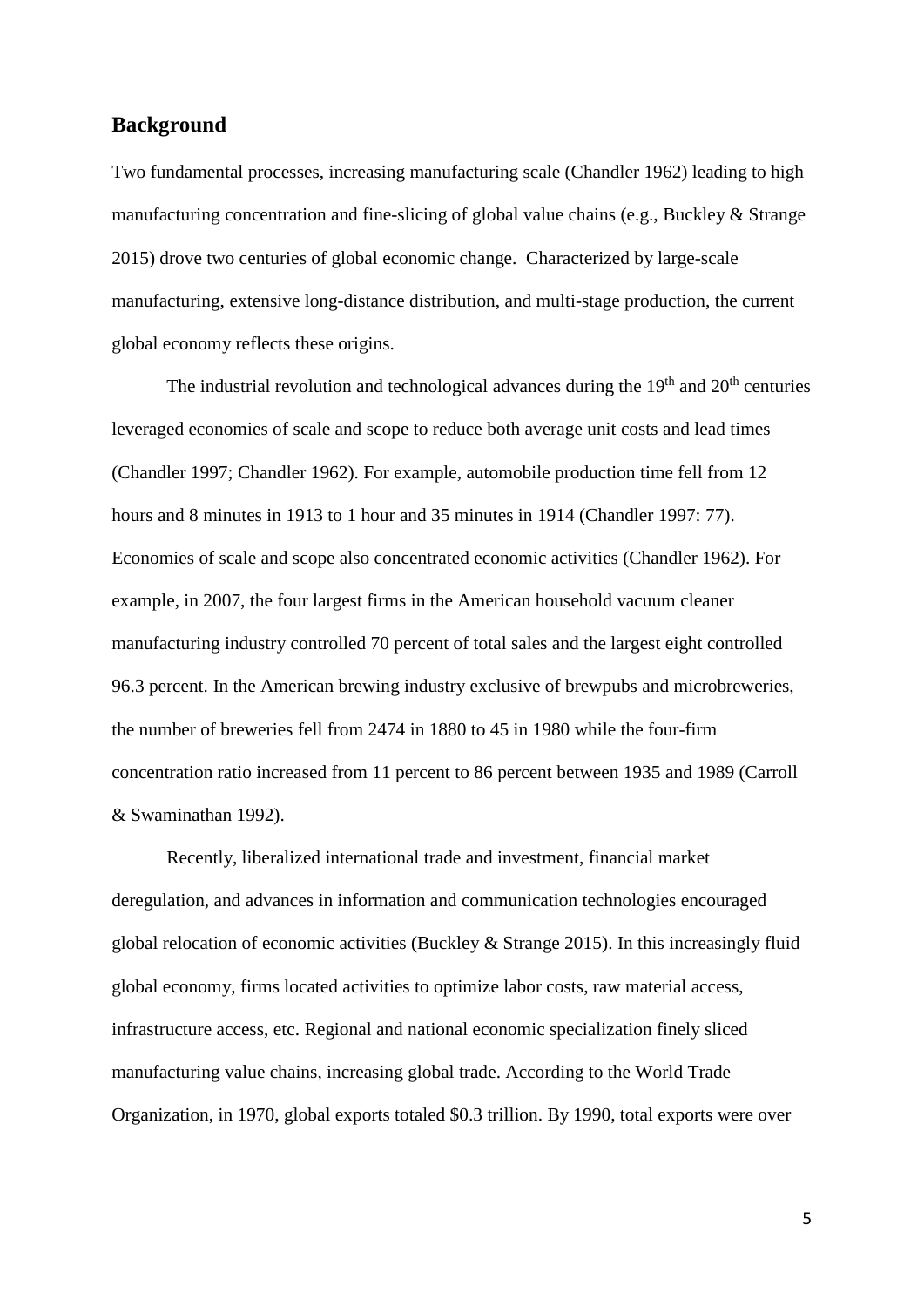10 times larger (\$3 trillion), doubling by 2000 (\$6 trillion), and doubling again by 2007 (\$14 trillion). At \$19 trillion, current exports are 60 times their 1970 value.

Exports' exponential growth also marks a redistribution in terms of who exports and how much. "Global supply chains have transformed the world. They revolutionized development options facing poor nations; now they can join supply chains rather than having to invest decades in building their own. The offshoring of labour-intensive manufacturing stages and the attendant international mobility of technology launched era-defining growth in emerging markets … This reversal of fortunes constitutes perhaps the most momentous global economic change in the last 100 years." (Baldwin 2014: 13). From 1985 to 2012, advanced economies' share of global exports decreased from 70.1 percent to 53.6 percent while emerging economies' share increased from 18 percent to 33.5 percent (Buckley & Strange 2015, p. 241 data from UNCTADSTAT).

This changed global economic structure. Manufacturing's share of global economic output has been falling steadily. In the U.S., manufacturing activities are responsible for only 12.4 percent of valued added in the economy, down from 16.4 percent in 1998 (The World Bank, 2015). Similar changes have occurred in other advanced economies such as Italy (from 20.3 percent to 15.5 percent), U. K. (17.6 percent to 9.4 percent). Worldwide estimates, report a reduction from 19.5 percent in 1998 to 16.5 percent in 2010. The fine-slicing of the value chain enables off-shoring, explaining manufacturing's decreasing importance. As shown above, emerging economies conduct more manufacturing activities hence reducing the relative importance of manufacturing in advanced economies.

These processes have affected supply chain structure and complexity. Raw materials, semi-fabricated materials, components and final products travel longer distances from suppliers to customers, change hands more frequently, and cross multiple organizational and national boundaries. With the fine-slicing of the value chain, coordination requirements grew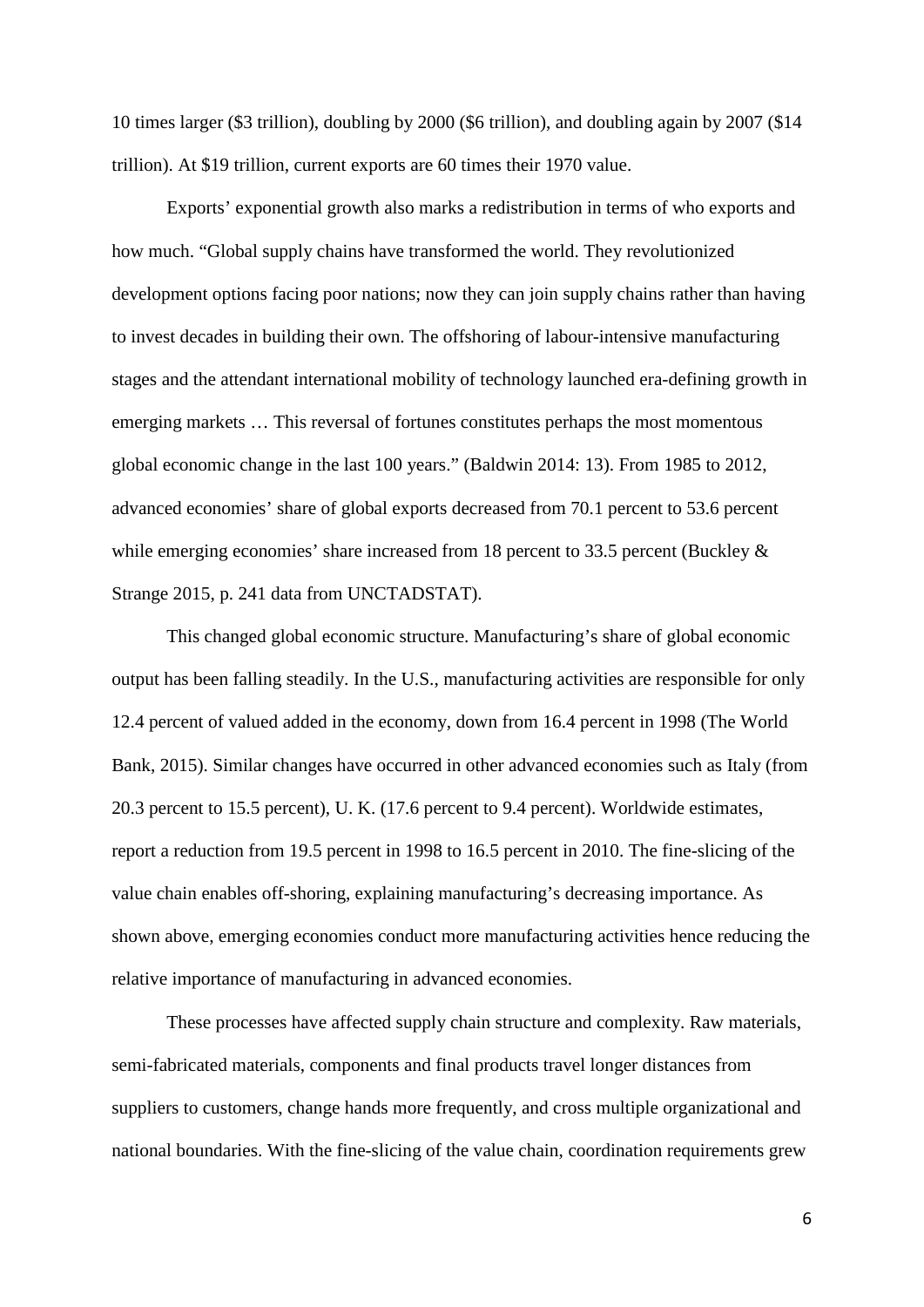exponentially, increasing supply chain complexity and droving supply chain innovations (e.g., just in time and lean manufacturing, advance shipment notices).

#### *3D printing*

Economics of scale and scope and the fine-slicing of the global value chain dominate the rationale for traditional manufacturing. In sharp contrast, 3D printing significantly reduces established scale and scope advantages and the need to divide the value chain across various localities. Hence, 3D printing has the potential to return manufacturing jobs to wealthy counties, which have experienced a decline in the share of manufacturing for several decades (Markillie 2012).

Contemporary literature focuses on the applicability of 3D printing to spare parts (Holmström et al. 2010; Holmström & Partanen 2014; Pérès & Noyes 2006), products demanded by systems that are difficult to access due to distance (e.g., the International space station), time (obsolete parts), danger, (disaster struck areas) (Pérès & Noyes 2006) and complex products (Holmström & Partanen 2014; Gress & Kalafsky 2015). Although 3D printing is emerging as a viable alternative for low volume and customized manufacturing (Eyers & Potter 2015; Eyers & Dotchev 2010), Gress and Kalafsky (2015) estimate that currently 36.5 percent of all 3D printing globally is prototyping.

This restrictive applicability view is motivated by material costs and technological limitations. Berman (2012: 161) argues that "high material costs currently limit the use of 3- D printing to applications that are high value, and/or when speed or privacy is critical". The lack of printing precision, colors, surface finishes and limited materials (Berman 2012) further restricts 3D printing utilization, confining it to very particular situations (Holmström et al. 2010).

Notwithstanding these limitations, the extant literature has identified numerous economic benefits of 3D printing that originate from: elimination or simplification of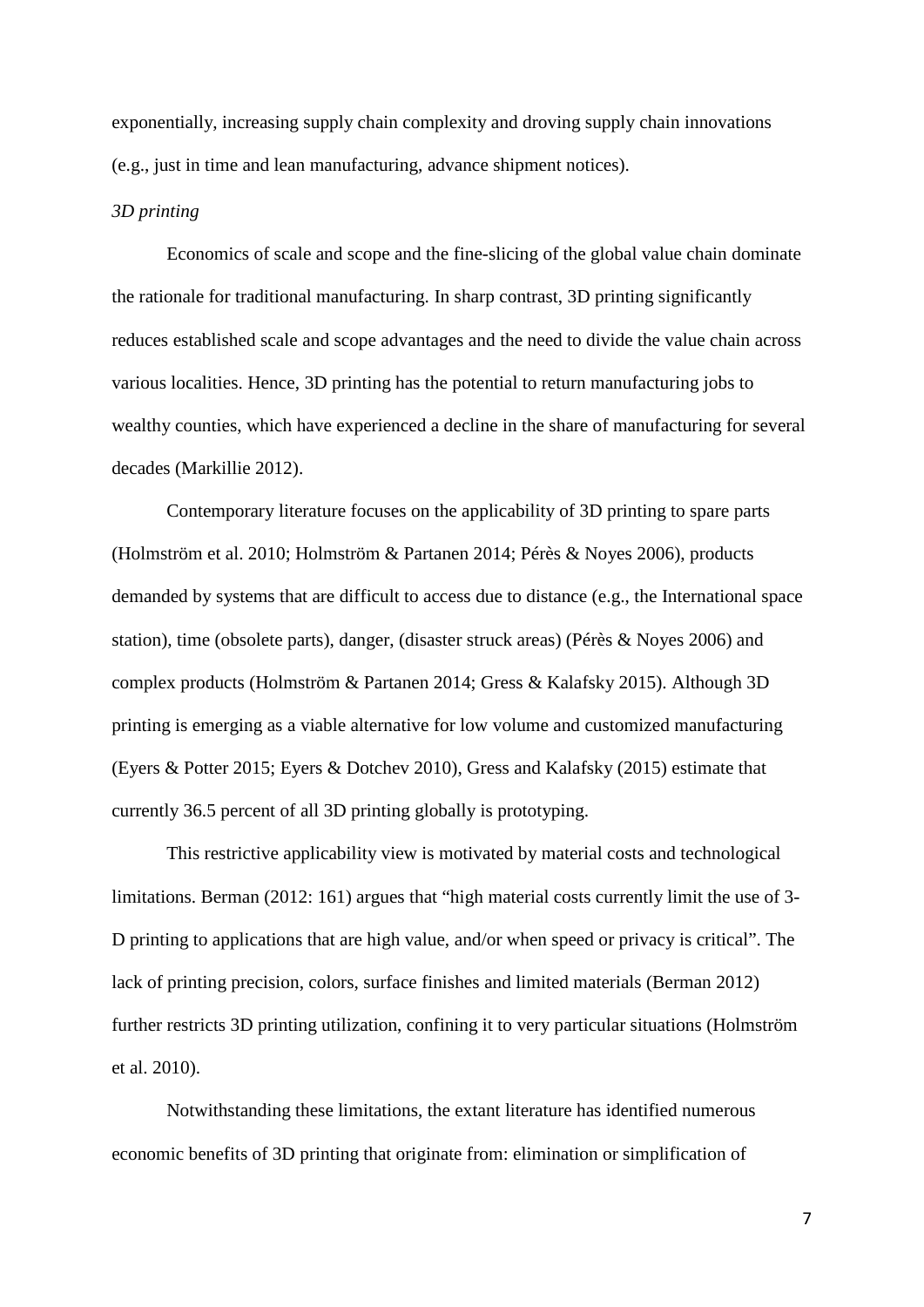production stages, availability of new products requiring new supply chains, and changes in recycling and waste value chains.

3D printing reduces tooling requirements (Eyers & Potter 2015), affecting lead times and the need for amortization of tooling costs across a large number of components (Ruffo, Tuck & Hague 2007). 3D printing also reduces: inventory holding, part obsolescence and shortages (Holmström & Partanen 2014), packing and packaging (Berman 2012), assembly work (Weller, Kleer & Piller 2015; Tuck, Hauge & Burns 2007), the need to develop production processes in the product development stage (Gibson, Rosen & Stucker 2010), setup costs, and changeover time (Tuck, Hauge & Burns 2007). Furthermore, for complex parts that require multiple components, tooling and pre-chain setup, energy use may be lower than for injection molding (Chen et al. 2015).

3D printing also allows innovative products requiring new supply chains because it allows for otherwise impossible configurations (Gress & Kalafsky 2015) like complex geometric parts (Hague, Mansour & Saleh 2004; Gibson, Rosen & Stucker 2010). 3D printing also shifts the basis for competition for quality. "Quality of the final product will be dependent on the CAD model and not necessarily on the production process" (Ruffo, Tuck & Hague 2007: 28). Finally, 3D printing may positively impact sustainable development, amending the composition, length and complexity of waste and recycling value chains (Chen et al. 2015).

Relative to economies of scale and scope based traditional manufacturing, 3D printing further redistributes production, reduces lead times through instantaneous production and commoditizes production allowing for the rental of commoditized manufacturing units. Traditional manufacturing activities become concentrated due to economies of scale and scope and the fine-slicing of the value chain. Concentration necessitates longer distance between the localities of demand and supply. Economies of scale and scope provide the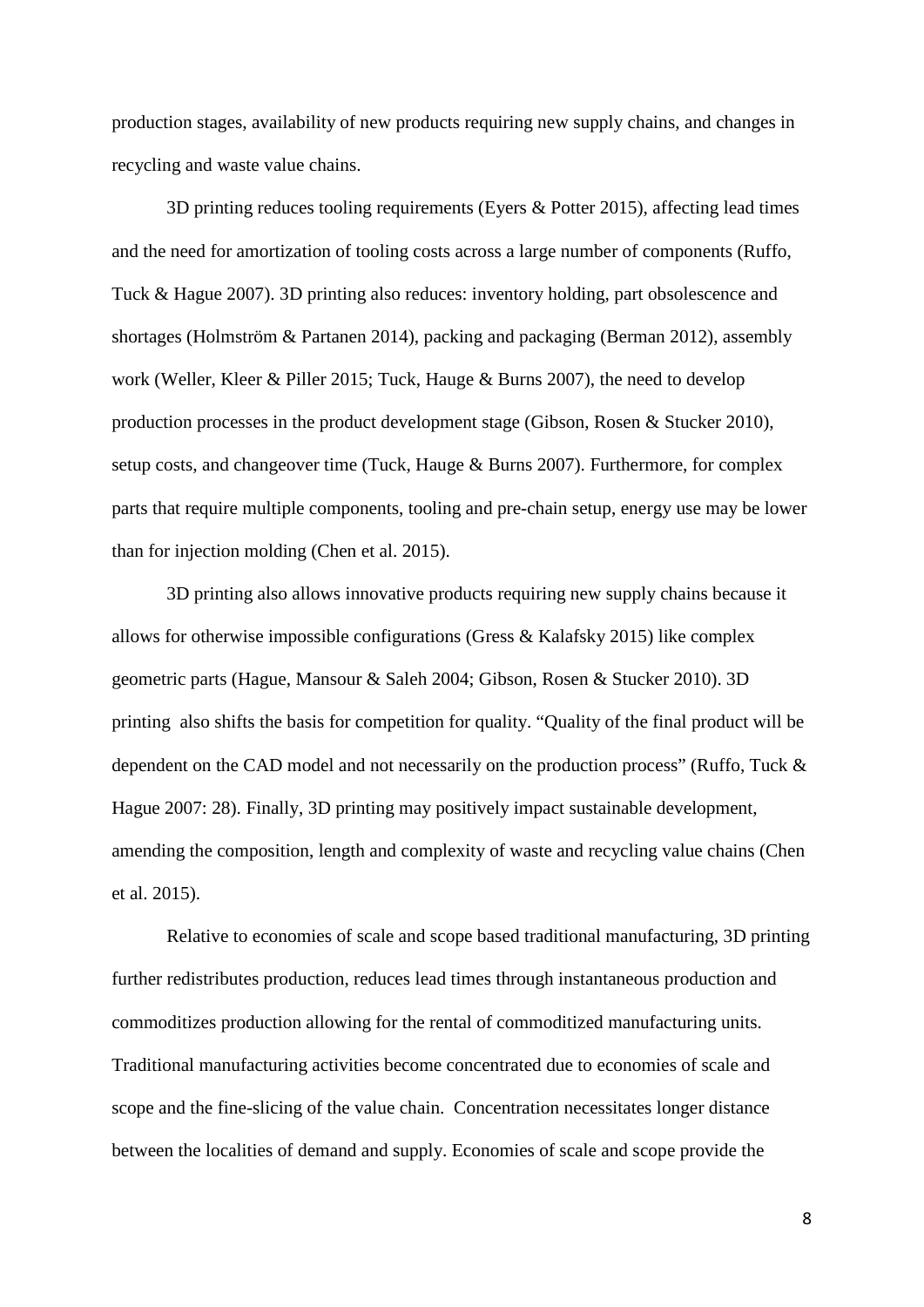economic rationale for this divide. 3D printing creates the conditions to substantially shrink supply chain distance (Anderson 2012; Holmström & Partanen 2014). At the extreme, in the case of home 3D printing, supply and demand co-occur. In industry, firms will produce missing, lost or broken parts on-site instead of waiting for distant suppliers to produce and ship (Gibson, Rosen & Stucker 2010; Holmström et al. 2010; Pérès & Noyes 2006). In cases where products require ex-post work, (e.g., assembly, fitting, packing) the distance will fall from thousands of kilometers and complicated logistics to local/regional production and short-distance logistics.

Similarly, concentration and fine-slicing of the supply chain contribute to long total cumulative lead times, temporally isolating demand from supply. This temporal separation of demand from supply generates complex planning error, for example in demand forecasting and capacity scheduling. Such time-related uncertainties create inefficiencies including overproduction, safety stocks, and service loss. 3D printing allows for almost simultaneous production and consumption (e.g., Berman 2012; Gibson, Rosen & Stucker 2010; Anderson 2012). Home 3D production will reduce the time lag between starting production and consumption to printing time. Local or regional 3D printing will reduce finished good delivery time, mitigating safety stock requirements.

Perhaps the most exciting consequence of 3D printing is that it commoditizes manufacturing infrastructure (e.g., Holmström et al. 2010). More than 23,000 3D printers from Hawaii to Mozambique to Japan are available for local, custom printing [\(https://www.3dhubs.com/\)](https://www.3dhubs.com/). There are nine 3D printers around Birmingham, Alabama; seventy around Atlanta; and sixteen in Trenton, New Jersey. In the U.S., there are over 4,500 printing hubs connected to the 3dhubs.com platform only. For comparison, According to the U.S. Bureau of Economic Analysis, there are only 234 footwear manufacturers in the U.S. Such 3D ecosystem will increase user innovation and user entrepreneurship (Piller, Weller &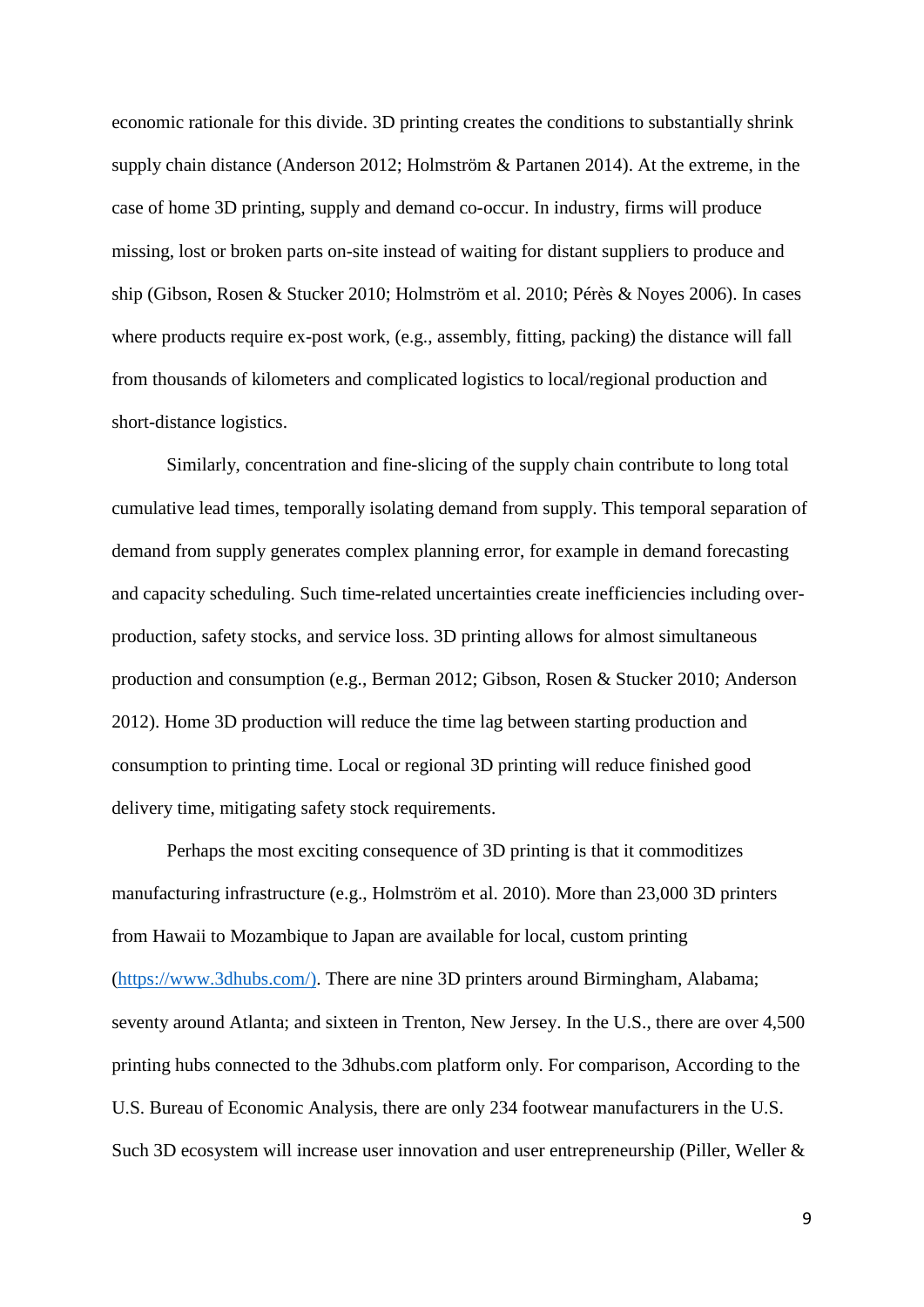Kleer 2015). However, 3D printing has not yet reached critical mass, and the exponential growth in households printing is still to come.

The benefits of the commoditization of manufacturing infrastructure extend beyond the home 3D printing context. With commoditized manufacturing infrastructure, we will observe both the instantaneous rental of manufacturing infrastructures and the creation of a market for manufacturing infrastructure. A point that we will develop further below, the commoditizing of manufacturing infrastructure will allow firms that invest in developing 3D printing capabilities and capacity to increase capacity utilization through on-demand printing to other firms and individuals in the vicinity of the manufacturing site. Finally, if demand for printing center A exceeds its manufacturing capacity, manufacturing orders will be redirected to center B (as long as the additional distribution costs from center B are lower than customer queuing costs). This process operates in the same way that a search engine redirects customers from fully booked hotels or flights to alternative providers.

### **From Long Tail to DDM Supercenters**

The long tail thesis (Anderson 2006; Anderson 2012) recognizes that, in many markets, the number of available products or services is typically only a small percent of the total number that could be offered. "Every retailer has its own economic threshold but they all cut off what they carry somewhere. Things that are likely to sell in the necessary numbers get carried; things that aren't, don't." (Anderson 2006, p. 20). For example, Andersen (2006) finds that while Walmart had up to 25,000 songs available in physical form, Rhapsody's customers had access to 1.5 million digital songs in December, 2005. While hits were sold at Walmart and downloaded more frequently than any other single song at Rhapsody, 40 percent of downloads by Rhapsody's customers were of songs ranked below 25,000. Popular and widely available products or services constitute the head of a power law distribution and numerous hard-to-find or unavailable products exist at the tail. Figure 1 depicts this power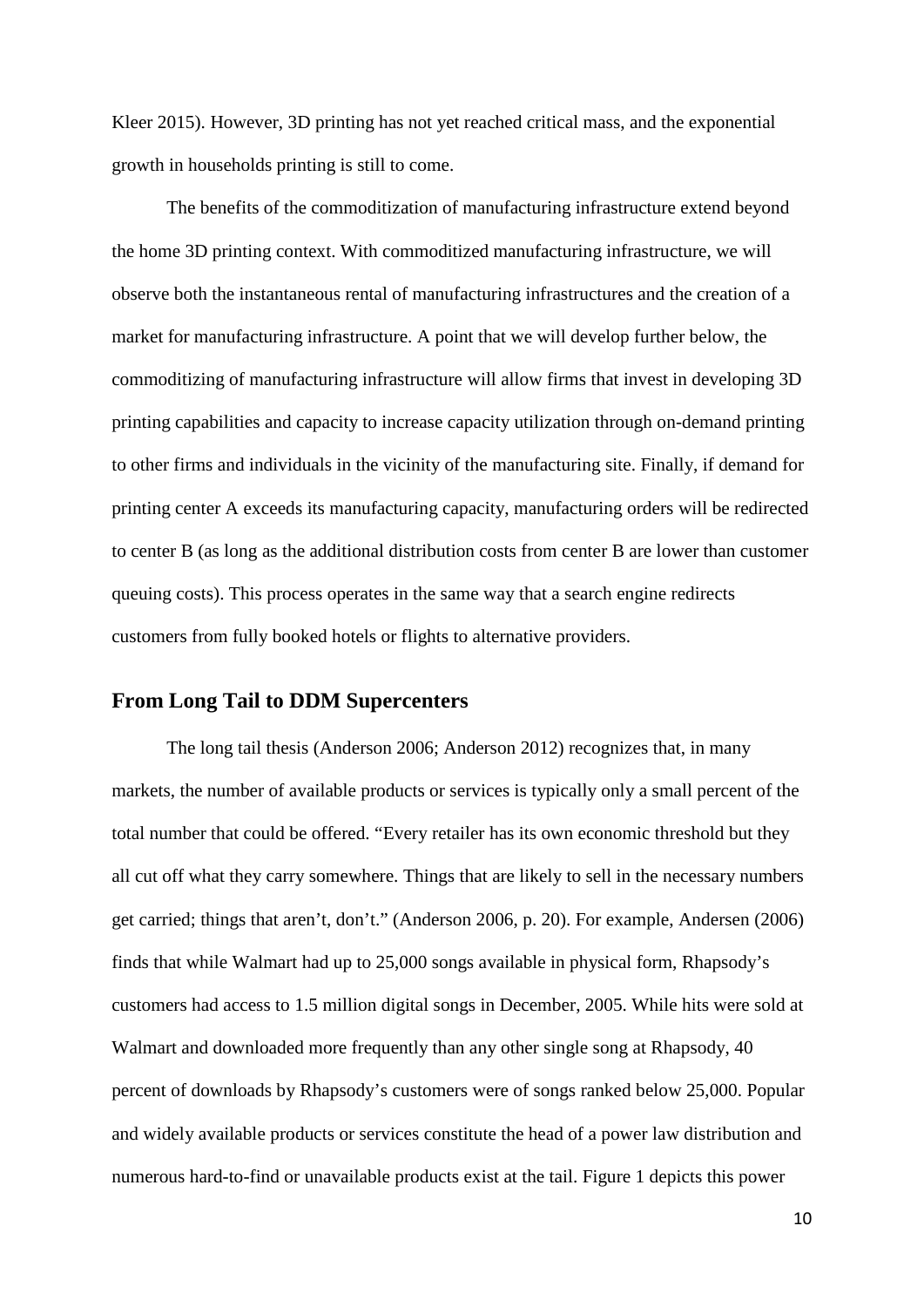law distribution. Products at the head like books at bookstores are depicted on the left hand side of the figure. The internet made the tail of the distribution, depicted on the right hand side of the figure, much more visible and economically viable. For example, Google finds and facilitates access both to the head (daily news and gossip) and the tail (e.g., sheet lamination discussions, a 3D printing technology).

#### INSERT FIGURE 1 ABOUT HERE

3D printing provides the conditions where the number of available physical products may increase by several orders of magnitude. Similar to the manner that EBay created a platform for used goods, Amazon created a platform for less commonly purchased books, and Google created a market for less commonly sought information, 3D printing creates a market for less commonly demanded manufactured goods (Berman 2012; Gibson, Rosen & Stucker 2010; Holmström & Partanen 2014; Pérès & Noyes 2006). Yeggi offers a cross-community (e.g., MyMiniFactory, CGTrader, Pinshape, and Thingiverse) search engine for printable 3D models for an ever-increasing number of products (e.g., sandals, miniature cars, keys holders, kitchenware, and iPhone cases) developed by 3D users (Piller, Weller & Kleer 2015; Anderson 2012).

In Anderson's (2006; 2012) long tail conception and the extant literature (Holmström et al. 2010; Holmström & Partanen 2014; Pérès & Noyes 2006), DDM enables tail production such as out-of-production replacement parts, customized gifts and usable prototypes. However, high unit costs make mass production much more economical for production within the head of Anderson's scheme. For example, the authors interviewed a mid-sized U.S. industrial equipment manufacturer, RiverCo, which tested DDM on an \$8, complex machined metal part. The result was out-of-spec and \$800. Energy alone cost \$400.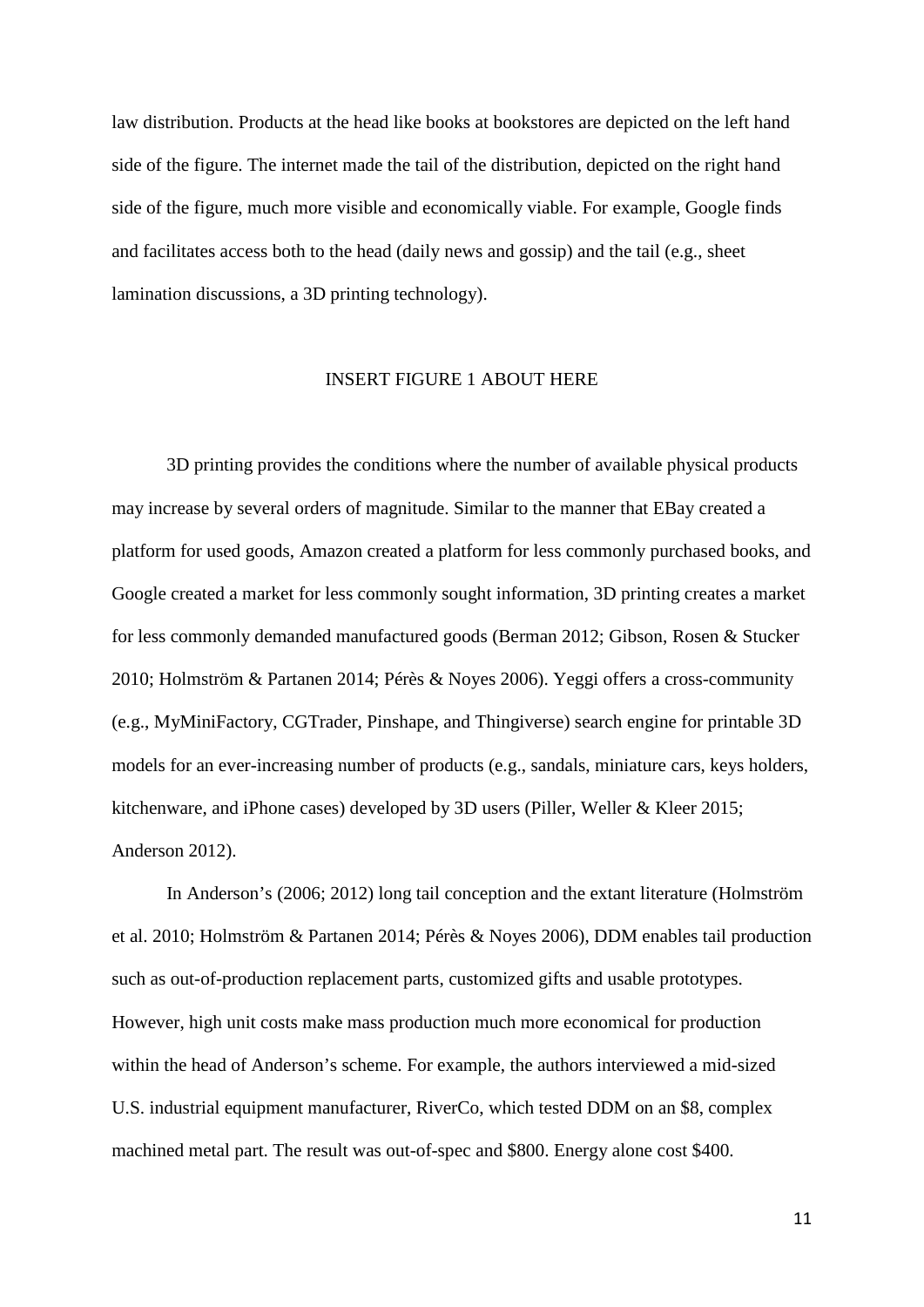From RiverCo's initial DDM test, we might conclude that DDM is forever relegated to tail production of high cost, mission critical spare parts and one-off novelty items (e.g., Pérès & Noyes 2006). But RiverCo's supply chain manager has requested new and ongoing tests. According to her, engineering tested the wrong part type and used insufficient evaluation criteria. At the supply chain manager's request, RiverCo will conduct a new test on a simple, low volume, plastic part. And interestingly, RiverCo will not confine their DDM assessment to cost comparisons.

We suggest that RiverCo's experience raises a hitherto unexplored DDM rollout scenario, one in which hobbyists lower costs and contribute to technological advancements to the point where existing manufacturers invest in DDM to fulfill internal spare parts requirements and complement traditional mass production. This DDM deployment creates further scale for DDM raw materials, as suggested by Berman (2012) and Holmström and Partanen (2014), and builds DDM competence among early adopters (Dierickx & Cool 1989). This enables further manufacturing of simple, capacity consuming parts. This will be particularly true in complex manufacturing operations with significant part heterogeneity.

Relative to traditional manufacturing, DDM presently suffers from two significant cost disadvantages: high energy and raw material costs. Despite these cost disadvantages, DDM may still have extensive application in traditional manufacturing environments. The extant literature (Gibson, Rosen & Stucker 2010; Holmström et al. 2010; Holmström & Partanen 2014) recognizes that DDM will grow to satisfy Anderson's (2006; 2012) long tail. As this happens, DDM raw material manufacturers will benefit from increasing scale, pushing raw material prices down and extending the range of cost viable DDM production. In that way, increasing DDM adoption/utilization will enable increasing DDM adoption/utilization.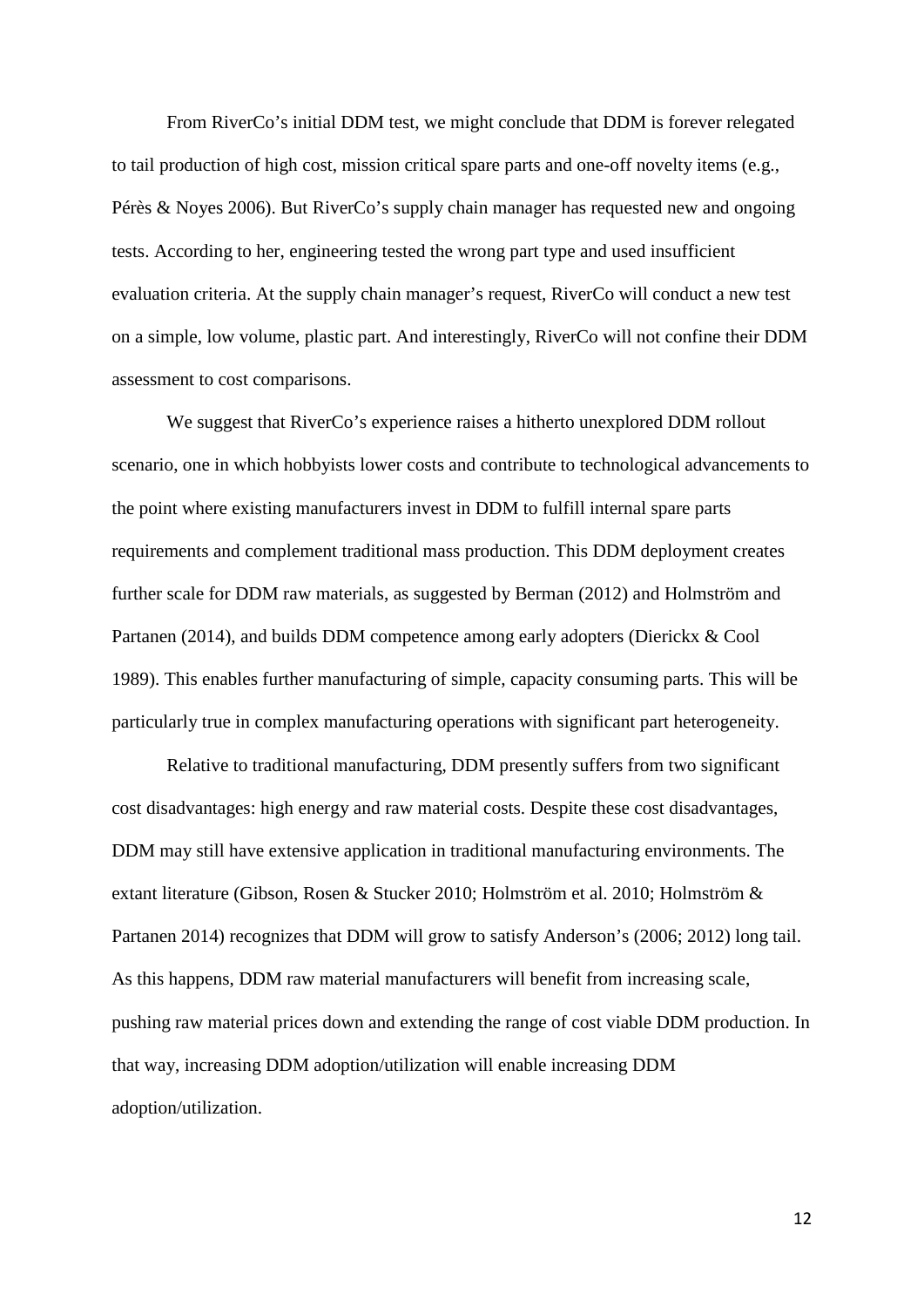As DDM production costs fall and precision increases, we expect to see four areas grow. Hobbyists and specialty firms will continue to build out the tail, production which may occur within 3PLs (Holmström & Partanen 2014). DDM will support mission critical applications in remote or hostile environments such as submarines and space stations (Pérès & Noyes 2006). Geographies with high concentrations of custom capital equipment will invest in DDM to satisfy pooled spare parts requirements. Airports and ports, for example, will likely have DDM to replace parts on-demand.

Finally, existing large and mid-sized manufacturers will invest in DDM for three reasons. Hybrid production is more cost efficient at the product launch stage if the product does not succeed in the first attempt to penetrate the market (Khajavi et al. 2015). Large manufacturers with extensive capital stock may invest in DDM to produce spare parts for onsite use. A Boeing plant or an Alcoa refinery, for example, may invest in DDM instead of an army of machinists (Holmström et al. 2010; Holmström & Partanen 2014; Wooten 2006). Mid-sized manufacturers with heterogeneous product lines may invest in DDM to reduce spare parts inventory, improve customer service, or reduce plant variability, three criteria absent from direct cost comparisons.

The development of DDM expertise within existing manufacturing firms, and the consequent development of DDM technology to support existing manufacturing, has major implications for the long-term coevolution of DDM and traditional manufacturing. DDM enables new products and on-site production. Manufacturing's gradual adoption of DDM for low volume parts production and for product launch (Khajavi et al. 2015) may be vital antecedents of the penetration of DDM into traditional manufacturing.

Rather than competing with DDM, manufacturers may use DDM to extract even greater scale from mass production. Co-locating these two manufacturing processes, as depicted in the middle section of Figure 1, will reduce production line setups, freeing up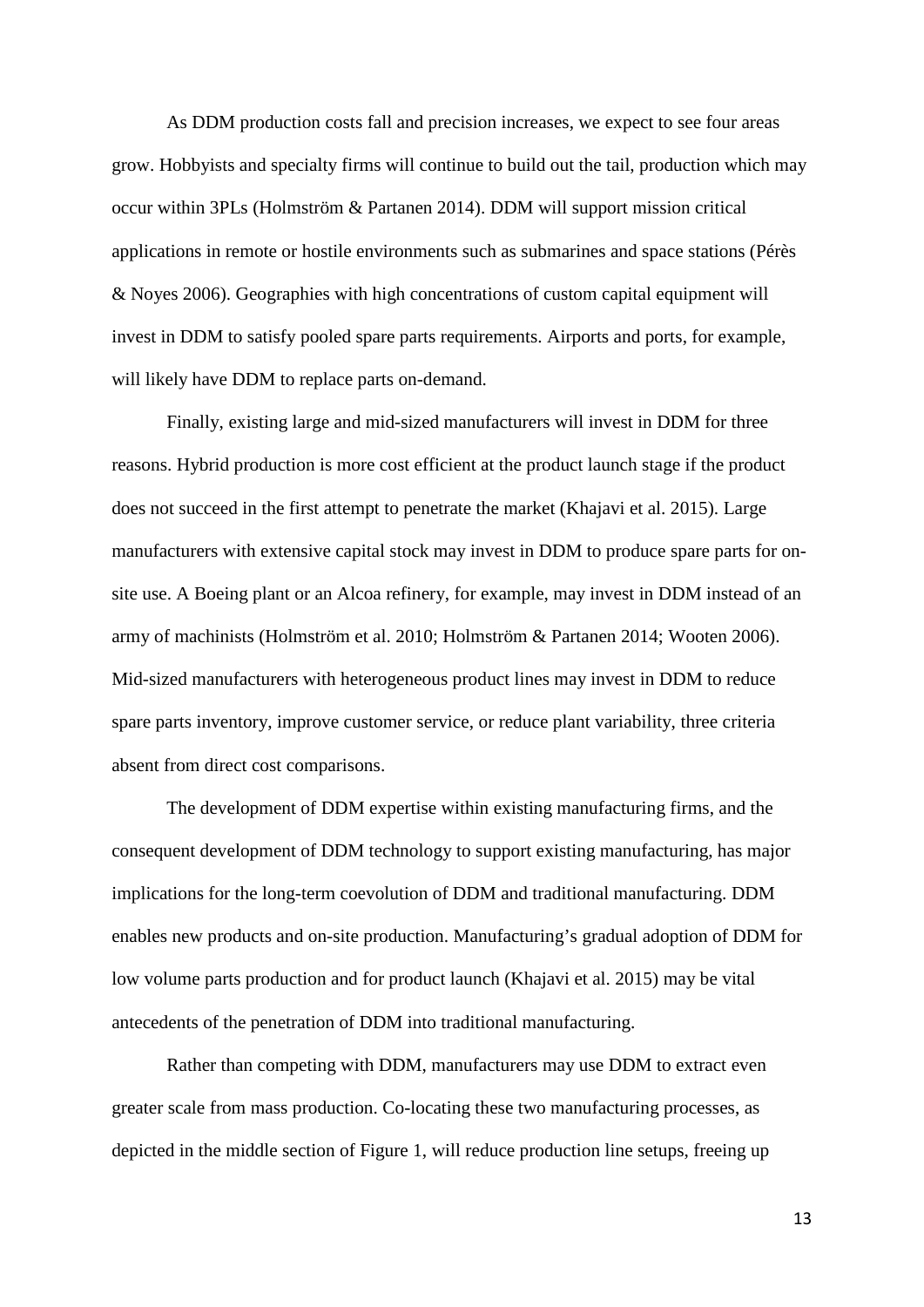valuable production capacity. Manufacturers will eventually find an approximate internal equilibrium between traditional manufacturing's scale advantages and DDM's setup cost advantages. Lower volume parts with highly disruptive setups will favor DDM, regardless of relative cost, and high volume parts will favor traditional manufacturing.

Comparing cost-per-unit between DDM and traditional manufacturing is insufficient when considering the optimal technology.<sup>[2](#page-13-0)</sup> Low volume parts can be highly disruptive in a factory in which multiple parts share the same production line. DDM cost per-unit comparisons include production cost and setup cost, but they do not include opportunity cost for the production line or the second setup. Suppose that a factory is producing 4,000 units of a complex assembly involving 500 piece parts. Subassemblies are running across 5 different production lines. An urgent order comes in for 10 units of a spare part. That part is scheduled to run in 6 weeks, but we decide to run it today. To run the part, we must shut down one subassembly production line, incur a setup, and then incur a second setup back to the subassembly. Only the first setup is included in the spare part's standard cost. The extra subassembly setup appears as a variance influencing the subassembly's standard cost. The other four subassemblies were already complete, possibly transferred to a warehouse for storage, and pulled for final assembly only after the production interruption. The production interruption causes:

1. An extra spare part setup

- 2. An extra subassembly setup
- 3. Delayed assembly completion
- 4. Increased assembly/subassembly safety stock to accommodate lead time variability

<span id="page-13-0"></span><sup>&</sup>lt;sup>2</sup> Also note that increased DDM utilization will compromise some scale advantage from traditional manufacturing. For example, suppose a manufacturer produces 100 units per year in a single 100-unit lot. The standard cost for that part is computed by allocating a single setup across 100 units. Now suppose that the same manufacturer uses DDM to produce 20 units for an expedite request. The standard cost for traditional manufacturing increases because a single setup is now allocated across only 80 units. Increasing internal DDM utilization will alter manufacturers' standard costing to favor DDM.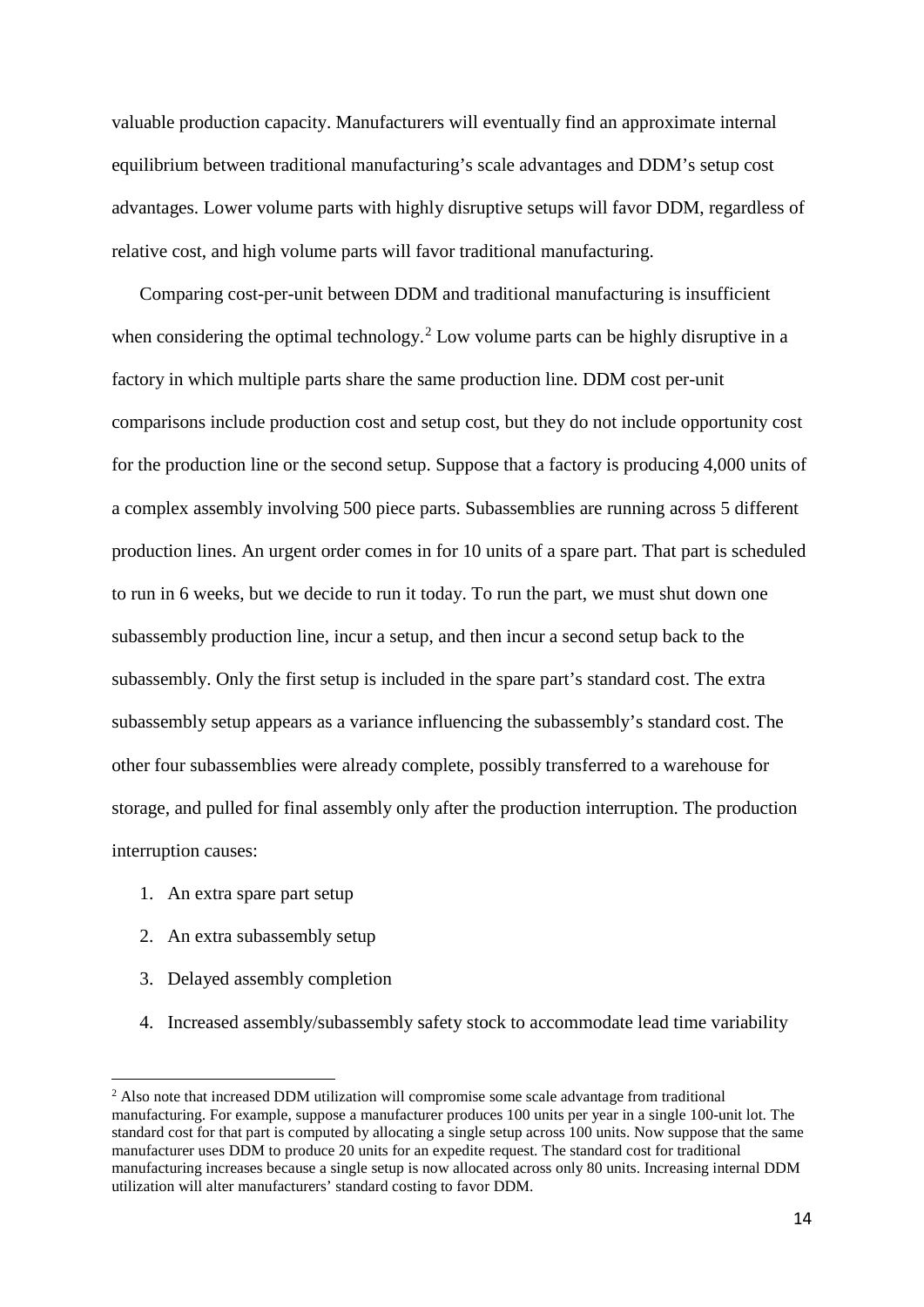- 5. Short-term warehousing of completed subassemblies
- 6. Delay of every subsequent production order running across the production line

Costing methods typically capture (1), but do not measure (2-6). Using DDM for highly disruptive parts, even if they are several orders of magnitude more expensive than mass production, may be worthwhile when that allows the remainder of the plant to run more stably. If a spare part costs \$1 to mass produce and \$1000 to print, the \$999 may still be worthwhile. This will be particularly true for manufacturers with many parts, heterogeneous manufacturing orders, and a legacy install base requiring low volume spare parts production.

Removing low volume, disruptive parts from regular production sequencing, DDM adoption can grow within existing manufacturers by complementing mass production's scale. Manufacturers will probably invest in DDM to satisfy spare parts sales requirements. Initially, because of cost and precision, they will likely invest in plastics DDM. Though only a small portion of overall manufacturing, this may quickly dwarf total hobbyist DDM activity, and will likely lead to technological advances that further reduce raw materials costs and energy consumption across DDM applications. In response, manufacturers will roll out DDM for more complex and demanding materials such as metals and composites, maximally pushing plant variability to setup-free DDM.

Incorporating those arguments with Anderson's (2006; 2012) conceptualization of head and tail in production, the long-term evolution of DDM and mass production technologies will be like this. Mass production will dominate the head (popular and widely available products such galvanized framing nails, residential door hinges) depicted at the left hand side of Figure 1. Occasionally, similarly to viral videos on YouTube, a DDM-produced part will be printed by many individuals for immediate consumption before the trend dies off or is converted into a traditional manufacturing process. DDM will dominate the tail (custom medical implants or out-of-production parts, etc.) depicted on the right hand side of Figure 1,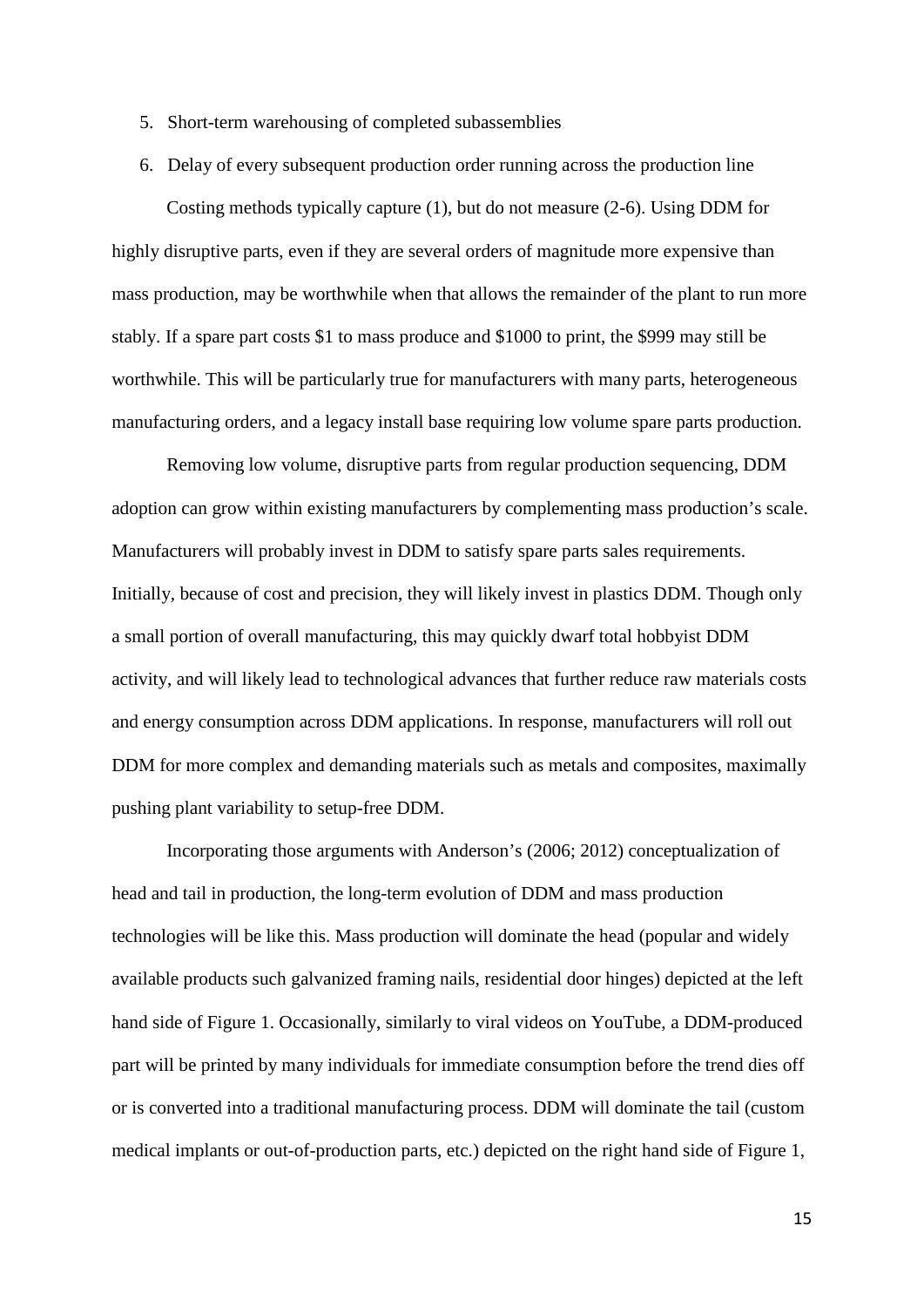while some highly specialized items will require traditional manufacturing (e.g., forged parts for marine engines and hydro dam turbines).

Outside the extremes of the head and tail (depicted at the center of Figure 1), manufacturers will vary in the degree to which they utilize both technologies. Once a year, a factory might run an EOQ for a gasket required to support an install base. But if the factory is backordered without scheduled replenishment, they will produce the gasket using DDM. Manufacturers with heterogeneous product mixes and deep bills-of-material are most likely to invest in such co-location of DDM and mass production.

While DDM may remain a small fraction of total production in this portion of Anderson's power law, at least until a technological breakthrough occurs, manufacturers' DDM use here will probably dwarf DDM utilization in the tail. Consequently, existing manufacturers will probably drive DDM technology forward. DDM will advance to solve manufacturing's problems, and manufacturers will disproportionately develop DDM competencies and scale. As existing manufacturers develop their internal DDM competences and scale, this will yield commoditized manufacturing opportunities. For example, a midsized manufacturer in Gary, Indiana might develop DDM competence to produce spare parts. Why not parlay that expertise as a generalized, expedited parts producer for Midwest applications? If GE Aviation has a parts-emergency at O'Hare, the Gary facility can satisfy that demand in hours. If a train operator requires an out-of-production spare part, a heterogeneous manufacturer already invested in DDM can provide that to a 3PL very quickly.

Because DDM is setup-free, existing manufacturers that invest in DDM may satisfy other manufacturers' local demand. These manufacturers will accrue learning and competence advantages, and enjoy economies of scope from common raw materials. Thus, they should emerge as cost leaders relative to DDM producers focusing exclusively on long tail products. Such manufacturers will be in pole position to develop as multi-product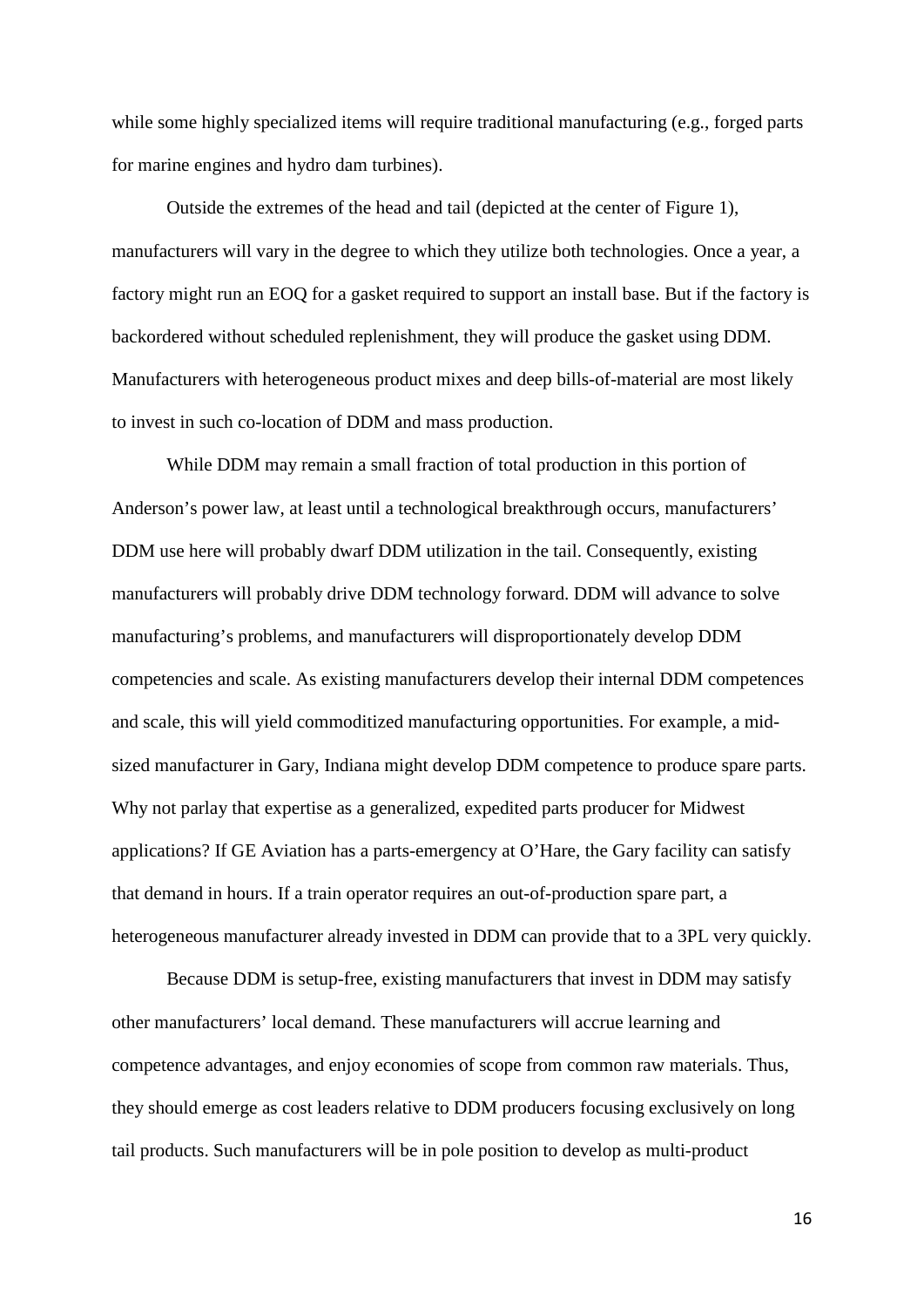producer supercenters satisfying both local spare parts requirements and local demand for custom goods. Manufacturers will likely come to see this multi-product producer role as a distinct strategic capability.

### **Supply Chains and DDM Supercenters**

The emergence of DDM supercenters will trigger manufacturing changes. In particular, we discuss DDM supercenters and manufacturing stages, and inventory reconfigurations. The current manufacturing configuration includes five general stages: extraction/collection, refining, fabrication, assembly, and retail. Extraction/collection includes mining, oil extraction, scrap collection, etc. Refining refers to the process of rendering inputs generalizable. For steel, this is the process of reducing iron ore and scrap metal to molten slag. Fabrication converts infinitely divisible inputs to countable outputs of consistent dimension (e.g., converting molten slag into 4x8 steel sheet, or petroleum products into plastic pellets). Assembly combines inputs of standard sizes and consistent material, and retail is a stocking location for customer retrieval. To the extent that recycling occurs, endusers may send material back to the extraction/collection phase.

With printers capable of managing only one material at a time, we expect several substantial supply chain configuration changes. First, the refining stage will be integrated, either forward by extraction/collection or backward by fabrication. This already occurs in the steel industry, where mills smelt scrap and ore to fabricate finished steel products. Imagine, for example, a firm that collects scrap steel, aluminum, copper, etc. for conversion into a powder or pellet form usable by printers. The integration of the refining phase and the standardization of printer inputs will enable printing supercenters capable of leveraging raw material economies of scope.

Further, with printers capable of simultaneously printing in multiple materials (e.g., the Multifab 3D-printer: [http://www.csail.mit.edu/multifab\\_multimaterial\\_3D\\_printer\)](http://www.csail.mit.edu/multifab_multimaterial_3D_printer), some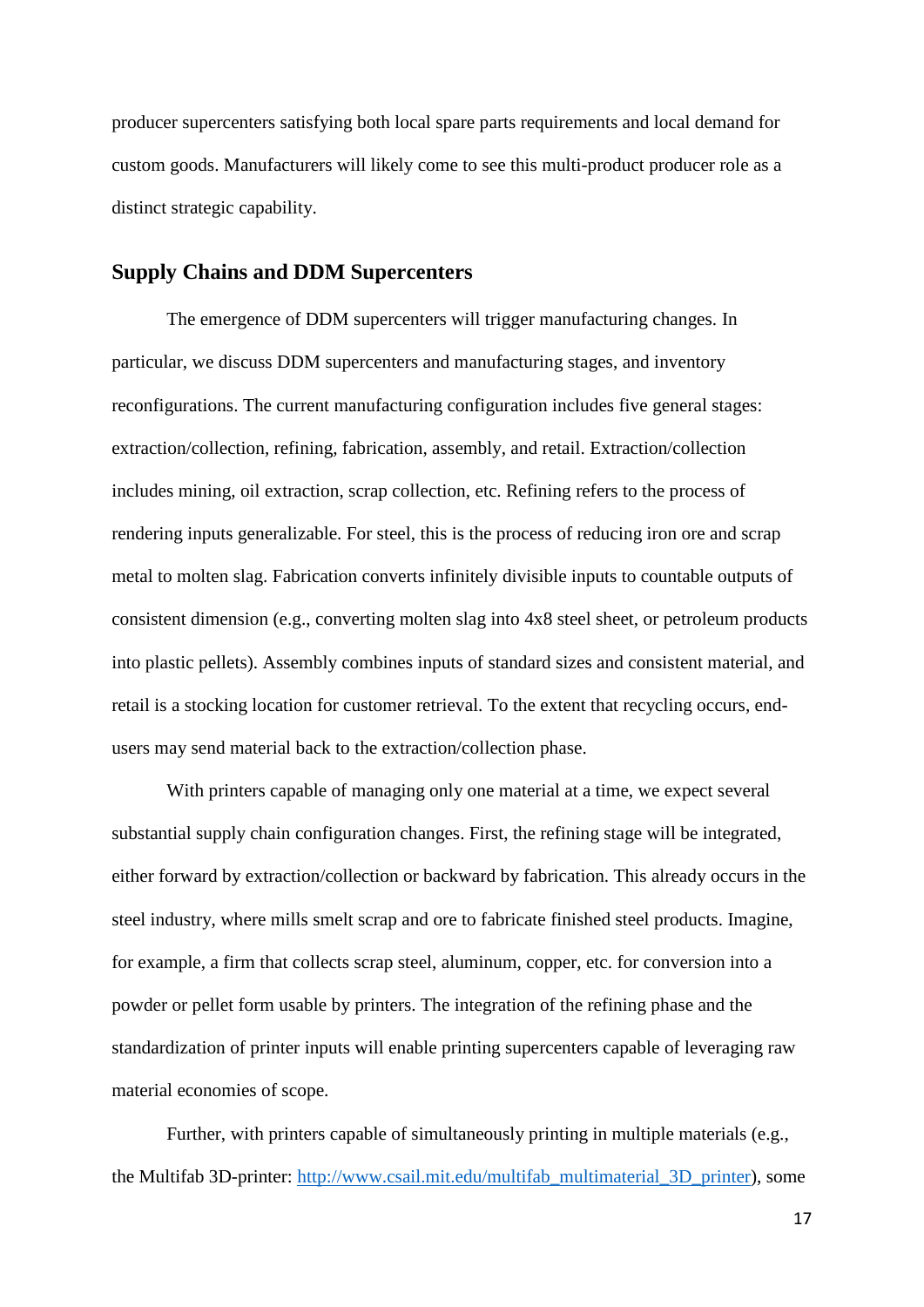assembly will eventually disappear. Staged, multi-material printers will build even complex finished goods in layers. A printer will use wood chips to print a box. Then the printer will use plastic beads to print a small plastic tub, which it will fill with screws printed from powdered steel, and cover with a paper backing printed from more wood chips. When the printer can simultaneously print porcelain, aluminum, steel, and glass, it will print spark plugs. Eventually, maybe a printer could print a cylinder head with the spark plugs in place. Following the same logic as the single material printing, assembly operations for low volume parts will increasingly occur in larger and larger printing complexes –supercenters with no asset specificity and zero changeover costs. Supercenters will benefit from economies of scope in learning, technological competence, and raw materials purchasing.

Existing manufacturers' development of DDM into on-demand, multi-product supercenters will significantly influence global supply chain inventories. As manufacturers reallocate low volume part production to DDM, they will correspondingly reallocate finished good inventory investment to DDM raw material inventory, potentially reducing plant-level aggregate inventories. As some manufacturers increasingly develop their DDM capabilities to serve other manufacturers' low volume production needs, the DDM-emphasizing plants will expand raw material inventory. This raw material increase will be more than offset by a corresponding fall in the outsourcing manufacturers' finished goods inventories. Economies of scope for raw materials will exacerbate this, pushing low volume finished goods inventory toward DDM raw material inventory at regional supercenters.

High volume parts may be even more affected. For high volume parts that remain mass-produced, removing low volume, disruptive parts from production lines will reduce production costs and lead times. Expedited low volume orders interrupt scheduled manufacturing orders, triggering extra setup. This variability inflates standard costs and average order completion times, consequently reducing lot sizes and increasing safety stocks.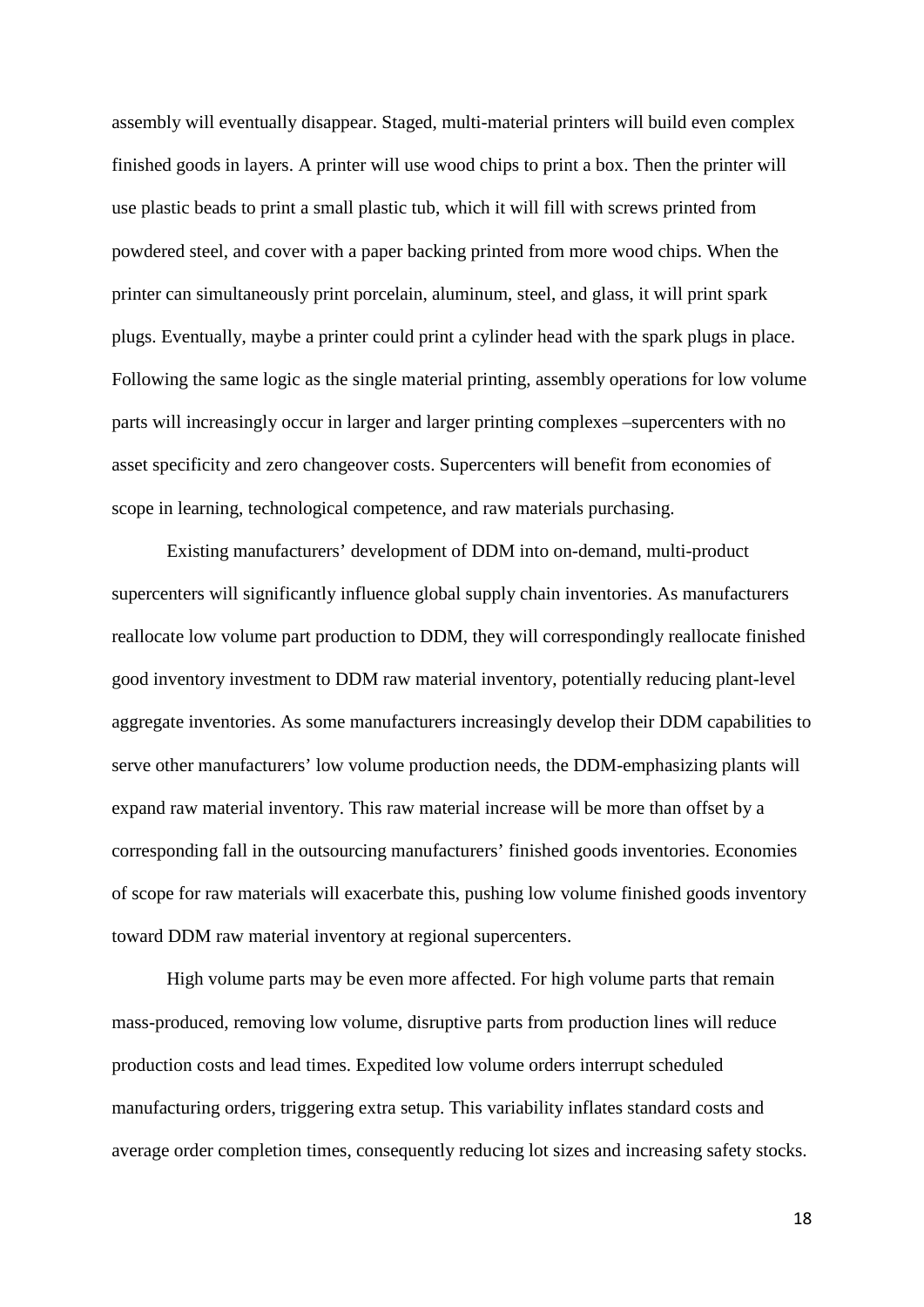Reducing production variability consequently increases mass produced parts' lot sizes and reduces the same parts' safety stocks. Increased lot sizes further reduce aggregate setup costs, enabling cost reductions on mass produced parts.

The co-location of mass production and DDM leads to the interesting contrast that high volume parts' production costs will fall while low volume parts' production costs will likely increase. Global manufacturing inventories will rebalance. High volume parts' lot sizes will grow and safety stocks fall, and standard costs will fall, leading to an ambiguous inventory outcome. Low volume parts' lot sizes and safety stocks will both fall, and these will fall more than the requisite supporting increase in DDM raw material inventory.

### **Discussion**

Our arguments are specifically relevant to supply chain managers who have yet to fully consider, let alone embrace, 3D printing technologies. The 2015 McKinsey survey of leading manufacturers reveals that 40 percent of respondents are not familiar with additivemanufacturing technology "beyond press coverage" (Cohen, George & Shaw 2015), 5 percent dismissed it as irrelevant for them, and 12 percent think that they need to learn more. Only 10 percent of manufacturers perceive the technology as relevant for them today. The distribution of opinions is very typical for an emerging technology (Allen 1988; Economides & Himmelberg 1995). 3D printing has been around for over three decades but has only recently shown signs of technological breakthroughs and of accelerated diffusion by both businesses and households accelerated by the loss of patent protection of some core 3D printing technologies.

Manufacturers of heterogeneous products are in a unique position to develop DDM competences and capabilities as a byproduct of investment in increasing the efficiency of their traditional manufacturing operations. Early investment in DDM may allow such manufacturers to grow into regional supercenters. Based on CIMO-logic (Denyer, Tranfield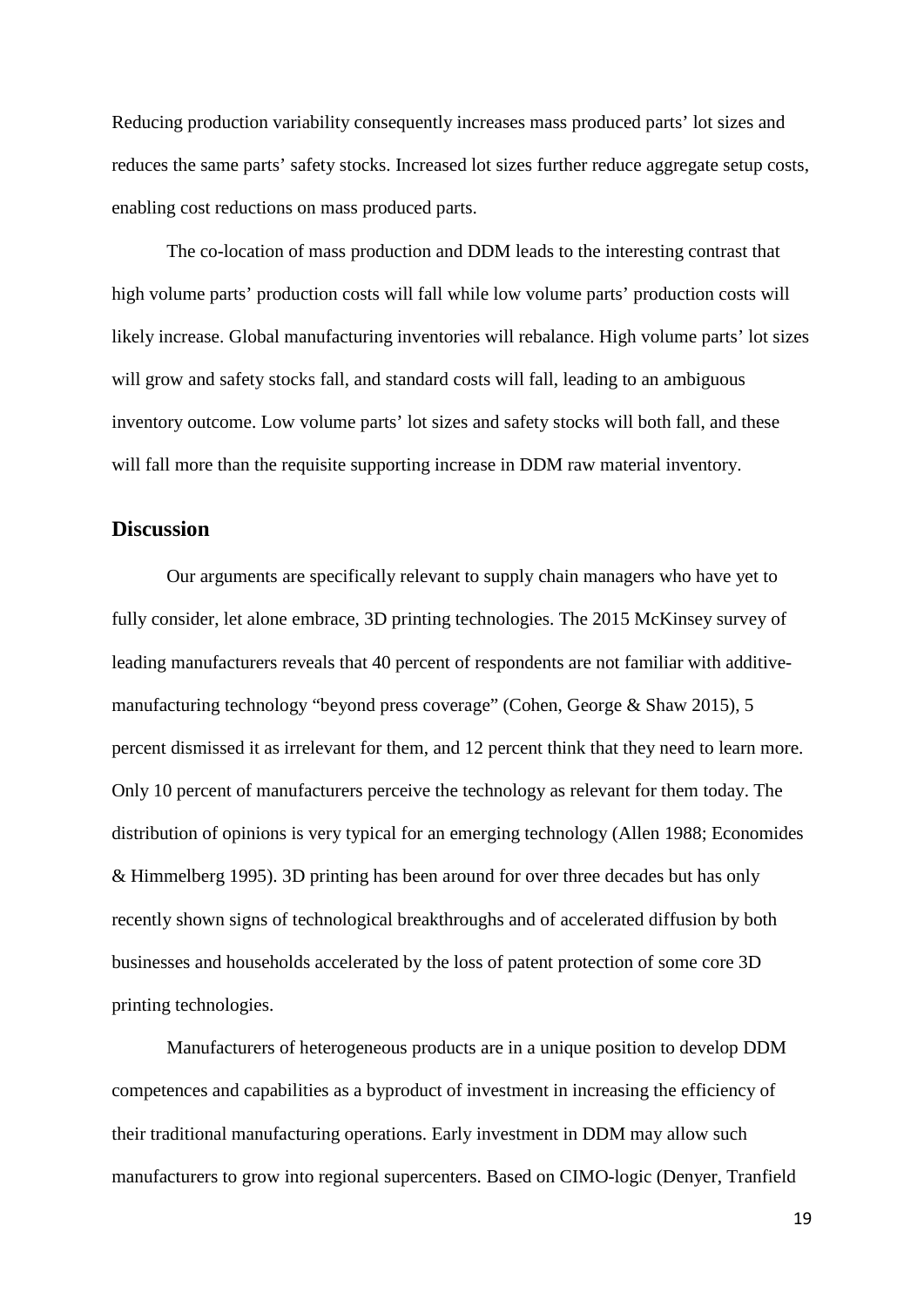& van Aken 2008), introducing DDM (intervention) can mitigate production variability (mechanism) for manufacturers with heterogeneous products and complex bills-of-material (context), thereby improving mass production efficiency and developing DDM-based service manufacturing businesses (outcome).

To realize the potential of DDM for mass producers whose customers will demand rapid delivery of specialized or spare parts, they need to digitize and publish searchable, printable component files. The availability of such print files will ensure component quality, compatibility with other components and product safety. The alternative is to let the 3D community produce replicas from 3D scanning or third-party replacement designs resulting in varying levels of quality, compatibility and safety. This will also accelerate the growth of DDM supercenters.

In 2009, 3D technologies such as stereolithography lost their patent protection. Consequently, many new firms (e.g. HP) entered the market traditionally controlled by patent-holders such as 3D systems and Stratasy. Incumbents and new entrants have been rapidly innovating printing technologies and the range of materials that printers can use. However, the 3D printing stock index, including firms such as, 3D Systems Inc. (DDD), Stratasys Ltd. (SSYS), The ExOne Company (XONE), Organovo Holdings (ONVO), Arcam AB (AMAVF) (ARCM.ST on Nasdaq OMX) and voxeljet AG (VJET), has declined sharply, from 100 in October 21, 2013 to 38.69 on July 2, 2015 (see [https://3D](https://3dprintingstocks.com/)  [printingrintingstocks.com\)](https://3dprintingstocks.com/).

This is not surprising in an emerging high technology industry with multiple technologies and no apparent standard. These firms and those who will soon enter compete on innovating the technology of tomorrow. In the quest for legitimizing both the firm and the technology, most will not succeed (Carroll & Swaminathan 1992; Carroll & Delacroix 1982). The proliferation of technologies (e.g., vat photopolymerization, material jetting, material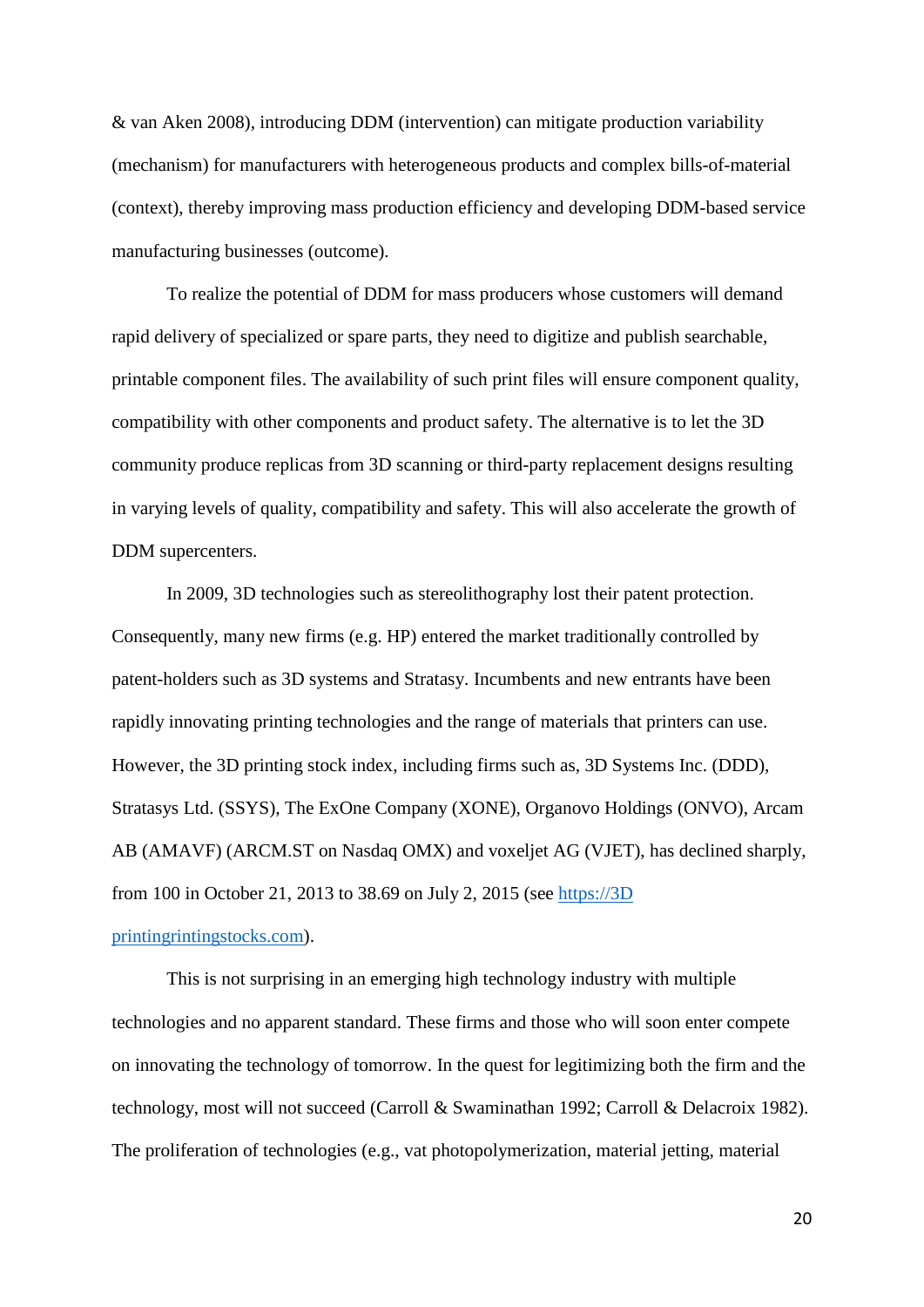extrusion, powder bed fusion (see: ASTM 2013: 1)), will lead to more innovative solutions across an increasingly diverse range of materials and material combinations.

We explore production variability as a driving force leading to the co-location of traditional manufacturing and DDM. Future research should identify additional antecedents for the colocation of traditional manufacturing and DDM beyond production variability and product launch (Khajavi et al. 2015). Future research should provide cost comparisons between manufacturers with high production variability using traditional manufacturing only and those that use hybrid manufacturing (traditional manufacturing and DDM). Such research can utilize the methodology employed by Khajavi et al. (2015) with respect to product launch. A related avenue for future research involves simulation studies that explore the extent of penetration into the manufacturing sector of DDM supercenters depending on different achieved levels of their economies of scope and scale.

In summary, rather than completely reshaping the manufacturing landscape or being confined to niche consumer goods, we propose a blended scenario where manufacturers with complex bills-of-material adopt 3D printing early to isolate production variability. Over time, those manufacturers will develop 3D printing competences, enabling them to produce ondemand for other manufacturers and individuals. Emerging as regional 3D supercenters, these manufacturers will concentrate low volume production, exchange finished good inventory for undifferentiated DDM-compliant raw material inventory, and ironically facilitate additional mass production scale.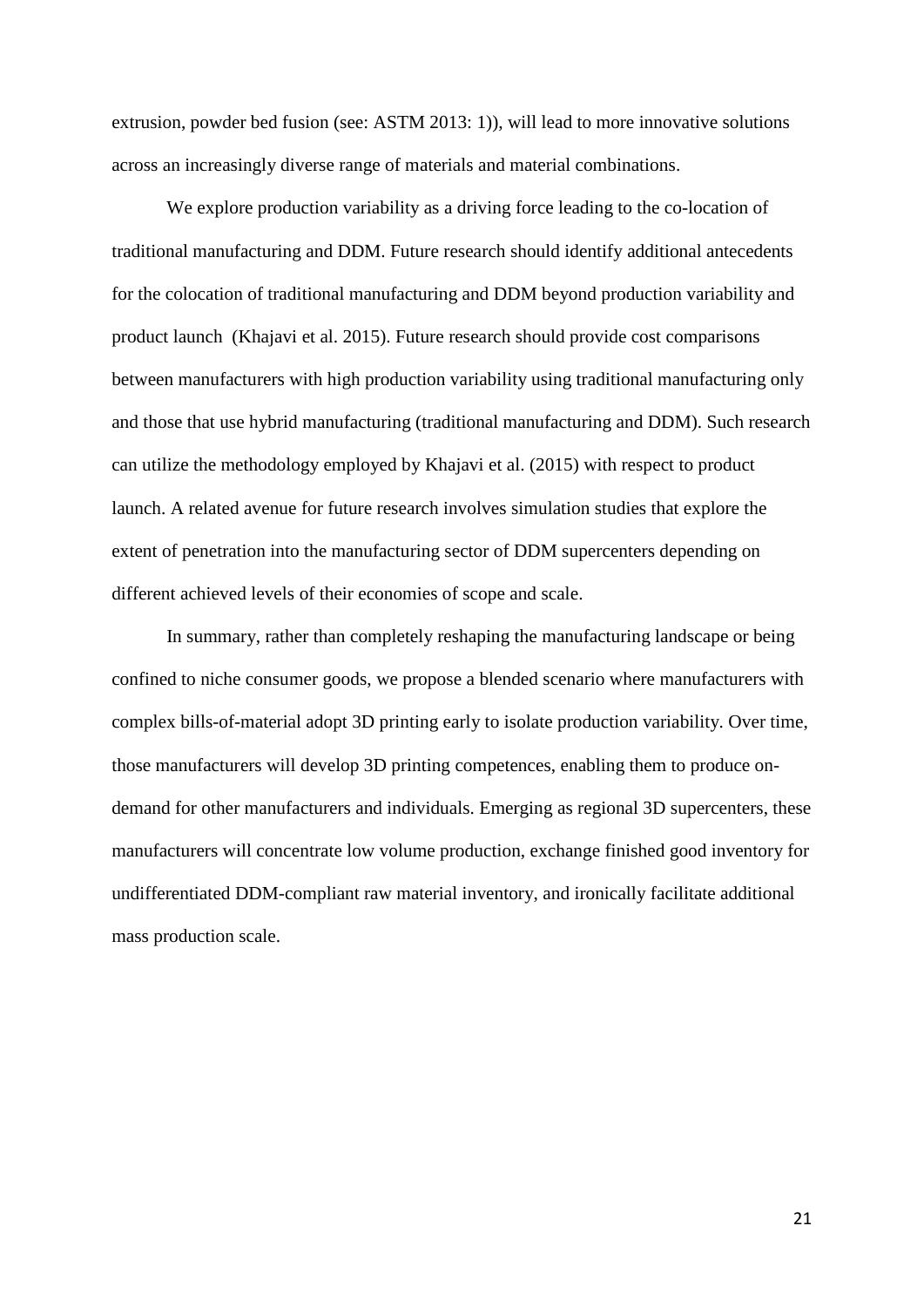## **References**

Allen, D (1988), 'New telecommunications services: network externalities and critical mass', *Telecommunications Policy*, Vol. 12, No. 3, pp. 257-271.

Anderson, C (2006), *The long tail*, Hyperion, Ney York.

- Anderson, C (2012), *Makers - The new indsutrial revolution*, Random House Business Books, London.
- ASTM (2013), *Standard Terminology for Additive Manufacturing Technologies*, vol. ASTM F2792-12a, ASTM International, West Conshohocken, PA,.
- Baldwin, R (2014), 'Global supply chains: Why they emerged, why they matter, and where they are going ', in *Global value chains in a changing world*, eds DK Elms & P Low, WTO Publications, Geneva, Switzerland, pp. 13-60.
- Berman, B (2012), '3D printing: The new industrial revolution', *Business Horizons*, Vol. 55, No. 2, pp. 155-162.
- Buckley, PJ and Strange, R (2015), 'The governance of the global factory: Location and control of world economic activity', *Academy of Management Perspectives*, Vol. 29, No. 2, pp. 237-249.
- Carroll, GR and Delacroix, J (1982), 'Organizational Mortality in the Newspaper Industries of Argentina and Ireland: An Ecological Approach', *Administrative Science Quarterly*, Vol. 27, No. 2, pp. 169-198.
- Carroll, GR and Swaminathan, A (1992), 'The Organizational Ecology of Strategic Groups in the American Brewing Industry from 1975 to 1990', *Industrial and Corporate Change*, Vol. 1, No. 1, pp. 65-97.

Chandler, ADJ (1962), *Strategy and structure*, MIT Press, Cambridge, MA.

Chandler, ADJ (1997), 'The United States: Engines of economic growth in the capitalintensive and knowledge-intenstive industries', in *Big business and the wealth of*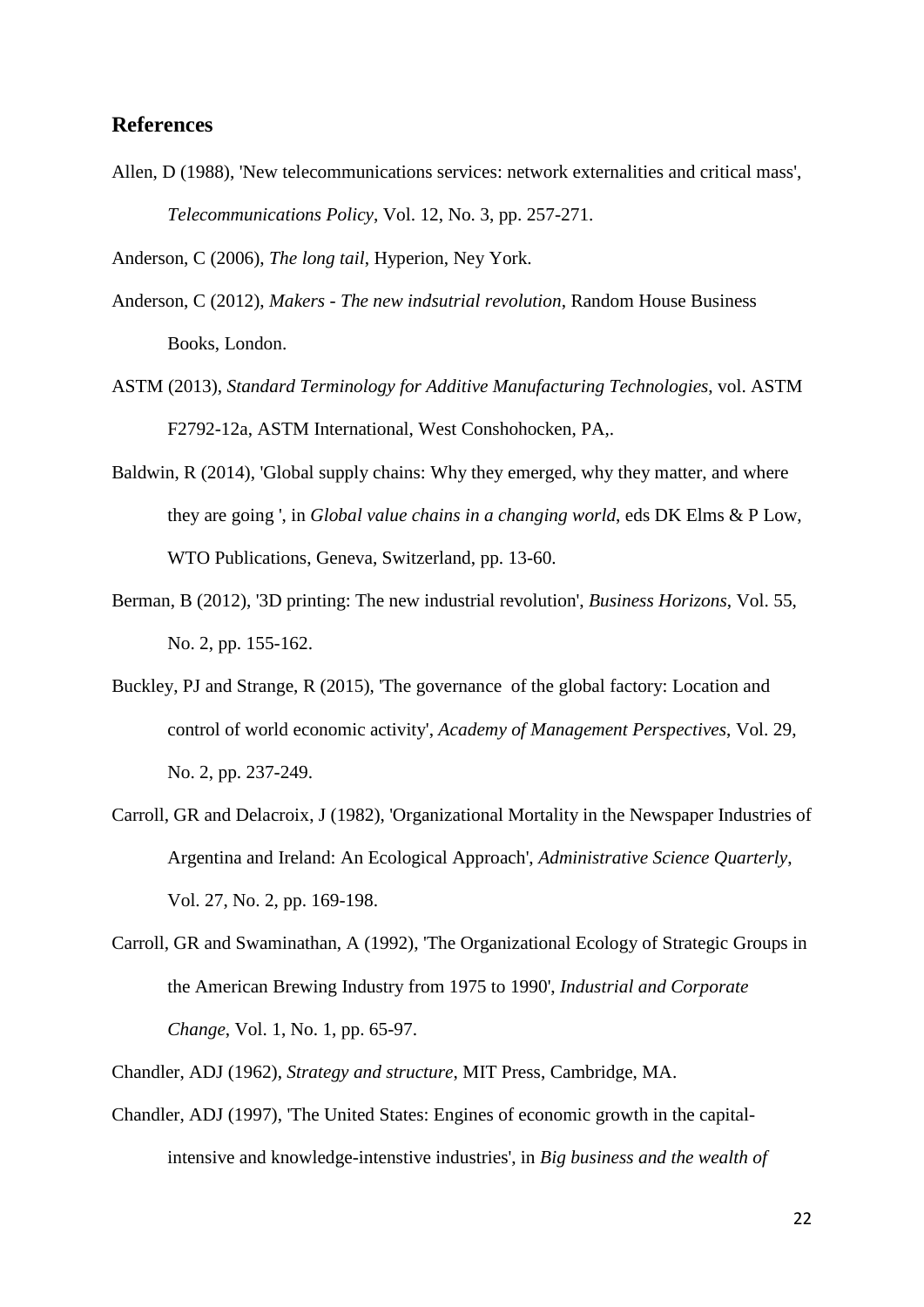*nations*, eds ADJ Chandler, F Amatori & T Hikino, Cambridge University Press, Cambridge, MA, pp. 63-101.

- Chen, D, Heyer, S, Ibbotson, S, Salonitis, K, Steingrímsson, JG and Thiede, S (2015), 'Direct digital manufacturing: definition, evolution, and sustainability implications', *Journal of Cleaner Production*, Vol. 107, pp. 615-625.
- Cohen, D, George, K and Shaw, C (2015), 'Are you ready for 3-D printing?', *McKinsey Quarterly*, No. February.
- Denyer, D, Tranfield, D and van Aken, JE (2008), 'Developing design propositions through research synthesis', *Organization Studies*, Vol. 29, No. 3, pp. 393-413.
- Dierickx, I and Cool, K (1989), 'Asset stock accumulation and sustainability of competitive advantage', *Management Science*, Vol. 35, No. 12, pp. 1504-1513.
- Economides, N and Himmelberg, CP (1995), 'Critical mass and network evolution in telecommunications', in *Competitive telecommunication industry: Selected papers from the 1994 telecommunication policy research conference*, ed. G Brock.
- Eyers, D and Dotchev, K (2010), 'Technology review for mass customisation using rapid manufacturing', *Assembly Automation*, Vol. 30, No. 1, pp. 39-46.
- Eyers, DR and Potter, AT (2015), 'E-commerce channels for additive manufacturing: an exploratory study', *Journal of Manufacturing Technology Management*, Vol. 26, No. 3, pp. 390-411.
- Gibson, I, Rosen, DW and Stucker, B (2010), 'Direct Digital Manufacturing', in *Additive Manufacturing Technologies*, Springer US, pp. 378-399.
- Gress, DR and Kalafsky, RV (2015), 'Geographies of production in 3D: Theoretical and research implications stemming from additive manufacturing', *Geoforum*, Vol. 60, pp. 43-52.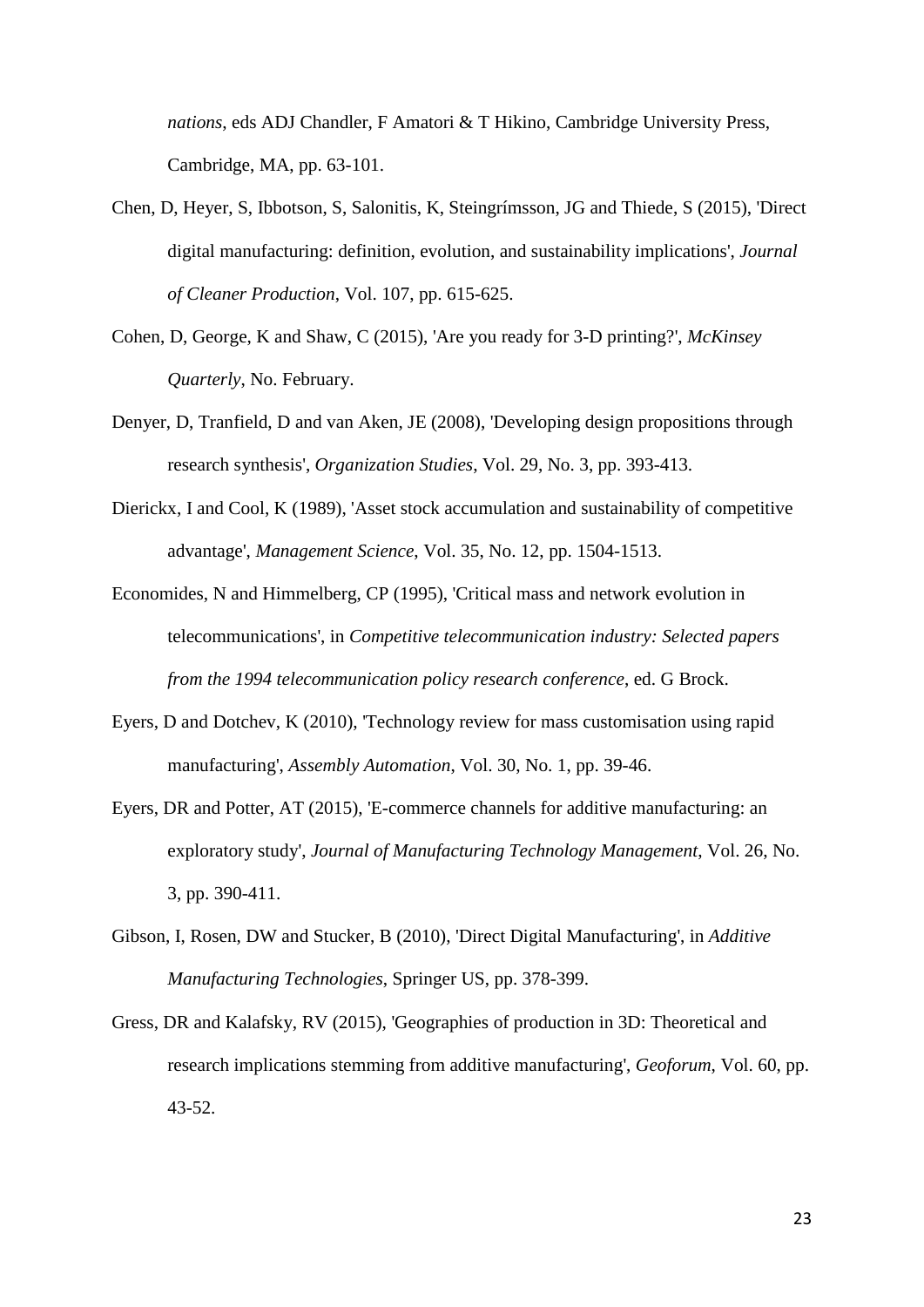- Hague, R, Mansour, S and Saleh, N (2004), 'Material and design considerations for rapid manufacturing', *International Journal of Production Research*, Vol. 42, No. 22, pp. 4691-4708.
- Holmström, J and Partanen, J (2014), 'Digital manufacturing-driven transformations of service supply chains for complex products', *Supply Chain Management: An International Journal*, Vol. 19, No. 4, pp. 421-430.
- Holmström, J, Partanen, J, Tuomi, J and Walter, M (2010), 'Rapid manufacturing in the spare parts supply chain: Alternative approaches to capacity deployment', *Journal of Manufacturing Technology Management*, Vol. 21, No. 6, pp. 687-697.
- Khajavi, SH, Partanen, J, Holmström, J and Tuomi, J (2015), 'Risk reduction in new product launch: A hybrid approach combining direct digital and tool-based manufacturing', *Computers in Industry*, Vol. 74, pp. 29-42.
- Markillie, P 2012, 'A thrid industrial revolution', *The Economist*, 21 April 2012.
- Pérès, F and Noyes, D (2006), 'Envisioning e-logistics developments: Making spare parts in situ and on demand: State of the art and guidelines for future developments', *Computers in Industry*, Vol. 57, No. 6, pp. 490-503.
- Piller, FT, Weller, C and Kleer, R (2015), 'Business models with additive manufacturing-Opportunities and challenges from the perspective of economics and management', in *Advances in Production Technology*, ed. C Brecher, Springer International Publishing, Open Access, pp. 39-48.
- Ruffo, M, Tuck, C and Hague, R (2007), 'Make or buy analysis for rapid manufacturing', *Rapid Prototyping Journal*, Vol. 13, No. 1, pp. 23-29.
- Tuck, C, Hauge, RJM and Burns, ND (2007), 'Rapid Manufacturing impact on supply chain methodologies and practice', *Journal of service and operations management*, Vol. 3, No. 1, pp. 1-22.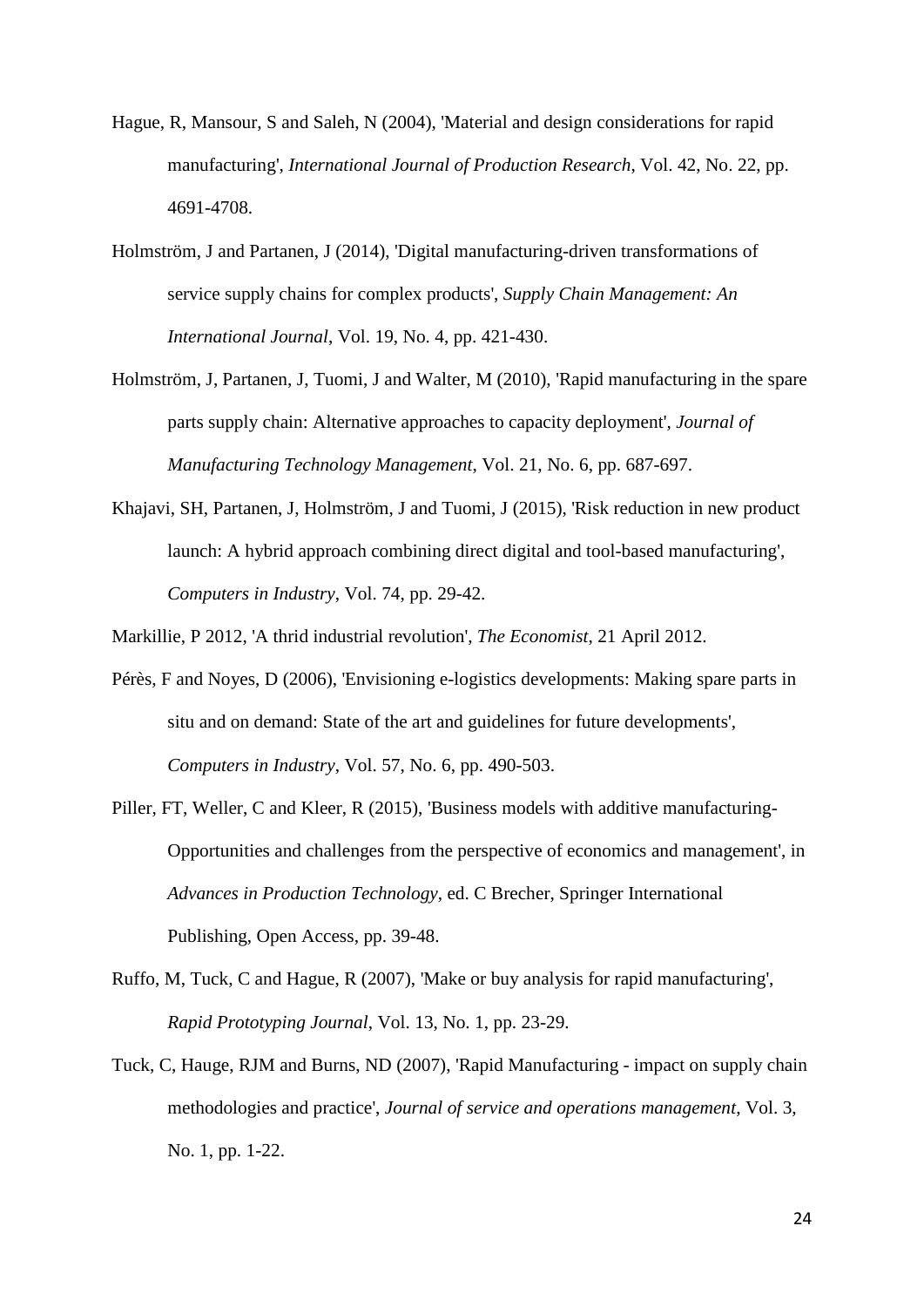Weller, C, Kleer, R and Piller, FT (2015), 'Economic implications of 3D printing: Market structure models in light of additive manufacturing revisited', *International Journal of Production Economics*, Vol. 164, pp. 43-56.

Winnan, CD (2012), *3D Priting The next technology gold rush*.

Wooten, J (2006), 'Aeronautical case studies using rapid manufacturing', in *Rapid manufacturing: An industrial revolution for the digital age*, eds N Hopkinson, RJM Hauge & PM Dickens, John Wiley & Sons, Ltd, Chichester, UK, pp. 233-239.